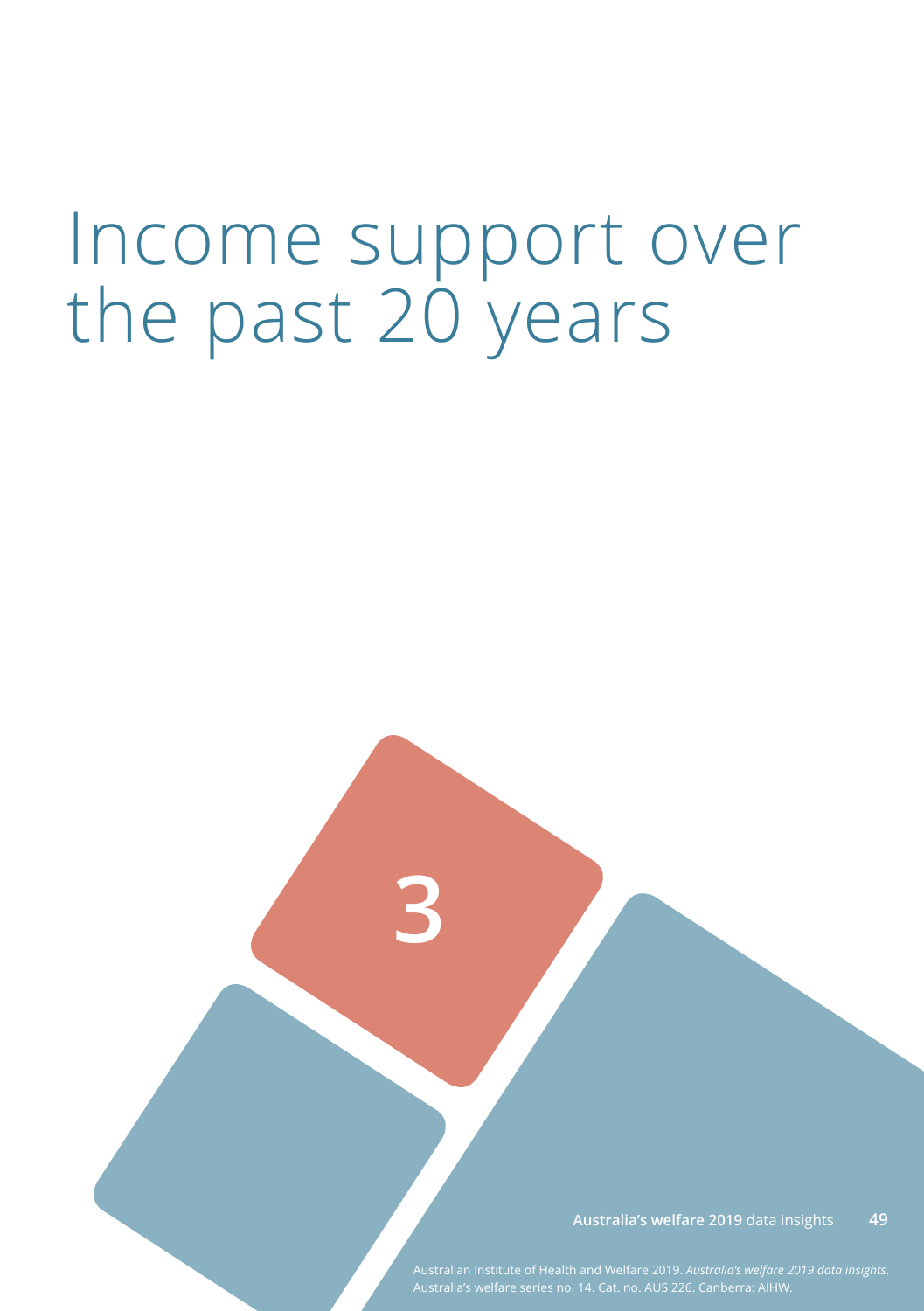Australia's social security system aims to support people who cannot, or cannot fully, support themselves. It is an important part of the larger network of services and assistance provided by governments and non-government organisations to improve the wellbeing of Australians. Due to the considerable number of people who receive a social security payment at some point in their lives, it is considered a critical social institution of contemporary Australian society (The Treasury 2010; Whiteford 2018b).

Over the past 2 decades, there have been notable demographic, social and economic shifts and changes within the social security system on how payments have been administered that have influenced trends and patterns in the receipt of income support. It is important to understand these patterns and this article aims to do that by providing insights on trends in income support receipt in Australia for people aged 18–64 over the past 20 years (June 1999 to June 2018), in the context of changes in demographic structure, economic conditions and social security policies. This article does not include trends in government spending on welfare services and cash payments—see snapshot *Welfare expenditure* [www.aihw.gov.au/reports/](https://www.aihw.gov.au/reports/australias-welfare/welfare-expenditure) [australias-welfare/welfare-expenditure](https://www.aihw.gov.au/reports/australias-welfare/welfare-expenditure).

The article is structured into the following sections:

- an overview of Australia's social security system, including a description of the different types of income support payments
- key factors influencing trends in income support receipt
- quantifying the size and characteristics of the income support populations over the past 2 decades
- pathways through the income support system.

This article focuses on the subset of Australians receiving government welfare assistance to assist with the everyday costs of living, specifically Australians aged 18–64 who received 1 of the main income support payments—unemployment payments, parenting payments, Disability Support Pension (DSP) and Carer Payment. These payments have been shown to be associated with long-term income support receipt (Cobb-Clark et al. 2017).

The 18–64 age group has been chosen as it represents the primary section of Australia's productive workforce. As there is no universal definition of the 'working-age population', the age range chosen for this article may differ from the definition of working age used in other contexts. From a policy perspective, for example, the definition can be informed by eligibility for Age Pension; as a result, the upper age limit has varied over time. Working age can also include adolescent years when work becomes legal. This younger age group has been intentionally excluded from the analysis in this article, due to considerable policy changes around teenagers accessing income support payments over the period of interest.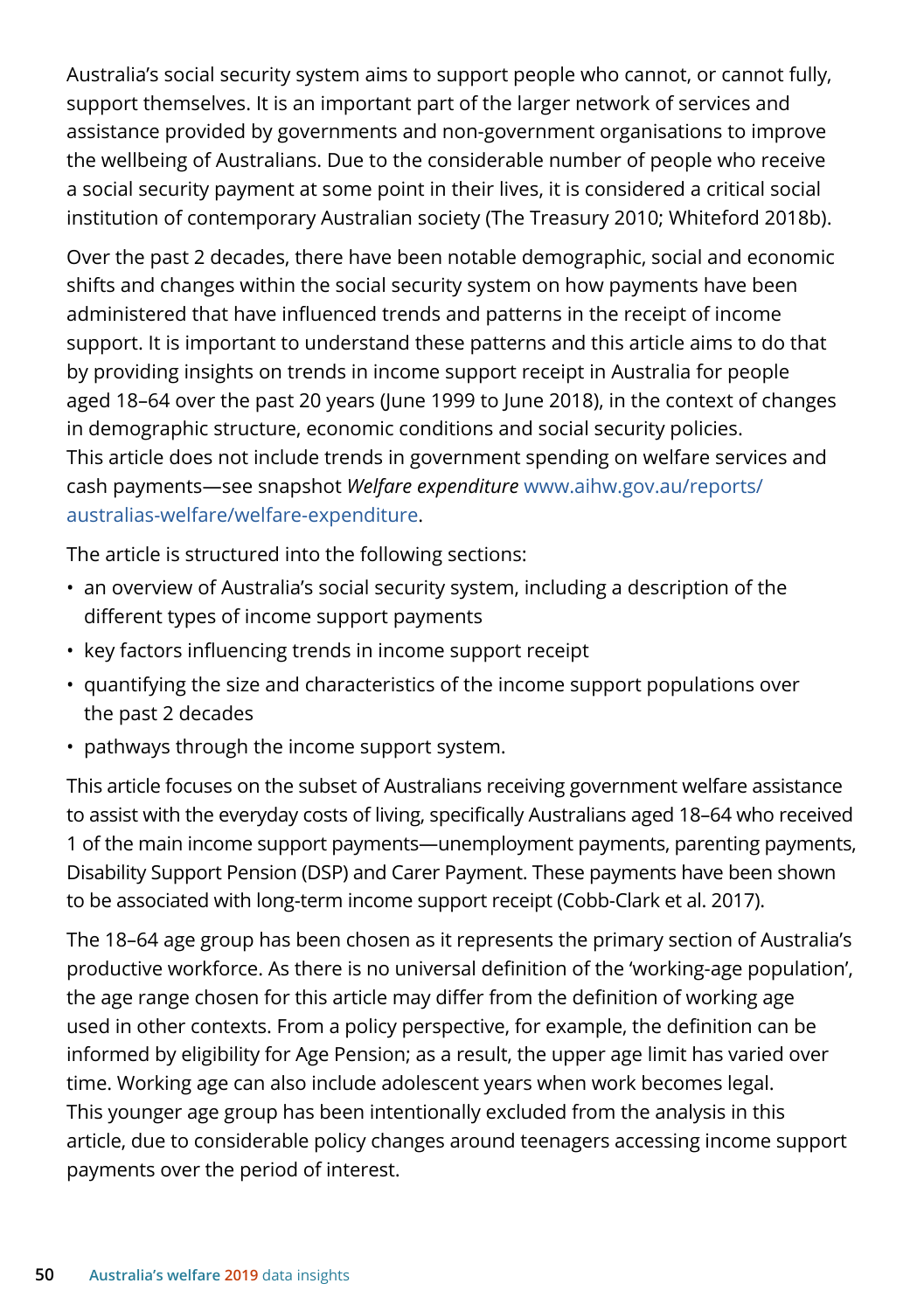To present a complete picture of shifts in the types of income support payments accessed over the past 2 decades, information is also presented on student payments, Age Pension and closed payments (such as Wife Pension and Widow Allowance), where applicable. While student payments are generally viewed as having a positive effect on being engaged in the labour market and, accordingly, are often considered differently to other income support payments, they have been included to provide a comprehensive description of changes in how Australians aged 18–64 are accessing income support payments.

Australian social security payment policy is administered by the Department of Social Services (DSS) and income support payments are delivered by the Department of Human Services (DHS), through its network of Centrelink offices. There are 2 main data sources for analysing trends in income support receipt in Australia—survey data from the Australian Bureau of Statistics (ABS) and administrative data collected by the DHS and managed by the DSS. This article mainly uses the latter, sourced from the Research and Evaluation Database (RED)—a researchable longitudinal database constructed from DHS administrative income support data. RED captures data on anyone who has received a social security payment since 1 July 1998. Data from RED may differ from official statistics on income support payments and recipients, including income support data presented in the Australia's welfare snapshots [www.aihw.gov.au/australias-welfare/](https://www.aihw.gov.au/australias-welfare/snapshots) [snapshots](https://www.aihw.gov.au/australias-welfare/snapshots). Further, data in this article may also differ from 'Chapter 4 Income support among working-age Indigenous Australians' which uses Data Over Multiple Individual Occurrences (DOMINO), a newly developed longitudinal data source also constructed from DHS administrative income support data—see Chapter 4 for more information.

# **Overview of Australia's social security system**

The social security system aims to encourage self-reliance and provide for a minimum acceptable standard of living, with payments targeted to people who do not have the means to support themselves (Klapdor 2013a, 2013b). It provides payments to those unable to work or unable to find work, with additional payments for those who pay private rent and those with dependent children (Whiteford & Angenent 2002). Nearly all social security payments in Australia are means-tested; a formal process used to determine eligibility for payments. This ensures that payments are provided to support Australians with low or no income and/or few assets; that is, those who most need it. As income and/or assets increase, payment decreases. Some payments are also subject to activity tests; for example, to remain qualified for payment, recipients of unemployment payments are required to actively look and prepare for work in the future. As discussed later, the enhancement of these activity tests for particular payments have had a noticeable impact on trends in income support.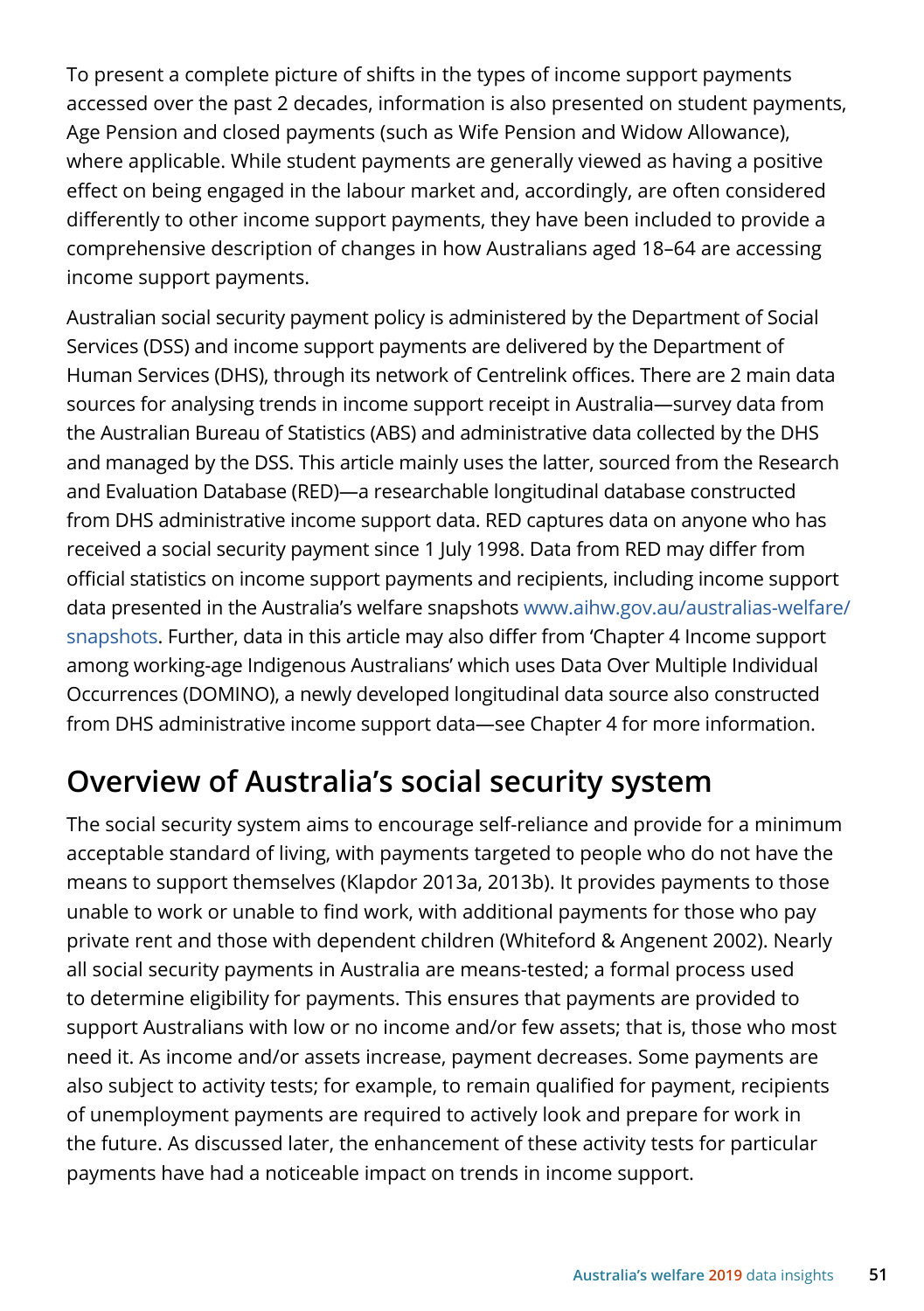The Australian social security system is considered the most highly targeted to low-income earners compared with other high-income countries (Whiteford 2018a, 2018b). Australian households with the lowest fifth of income receive around 7 times as much in social security benefits as Australian households with the highest fifth of income (ABS 2018a; Whiteford 2018b). This differs considerably to the average for countries in the Organisation for Economic Co-operation and Development (OECD), where the lowest and highest income-earner households receive around the same amount (ABS 2018; Whiteford 2018b). Social security expenditure in Australia is low compared with other high-income countries in the OECD, reflecting differences in entitlement to social security in Australia, including the extent of income-testing (Whiteford 2017). As a proportion of gross domestic product (GDP) in 2015 (or the nearest year available), Australia was the sixth lowest spender on cash benefits of 35 OECD countries (9.0% compared with OECD average of 11.1%). English-speaking countries tend to be relatively low spenders on social security benefits (9.0%–10.3%) compared with many European countries (16% in Spain, increasing to 19%–20% in France, Greece and Italy—OECD 2018b; Whiteford 2017).

#### **What are income support payments?**

Not all financial support provided through the social security system is considered an income support payment. Benefits classified as income support payments are those that generally serve as a recipient's primary source of income and are regular payments that assist with the day-to-day cost of living. Individuals can receive only 1 income support payment at a time.

There are currently 18 specific income support and related payments (4 of which are closed to new entrants), with the 6 main categories and associated payments being:

- student payments—Youth Allowance (Student), Austudy and ABSTUDY
- unemployment payments—Newstart Allowance, Youth Allowance (Other) and Special Benefit (Newstart conditions)
- parenting payments—Parenting Payment Single and Parenting Payment Partnered
- DSP
- Carer Payment
- Age Pension.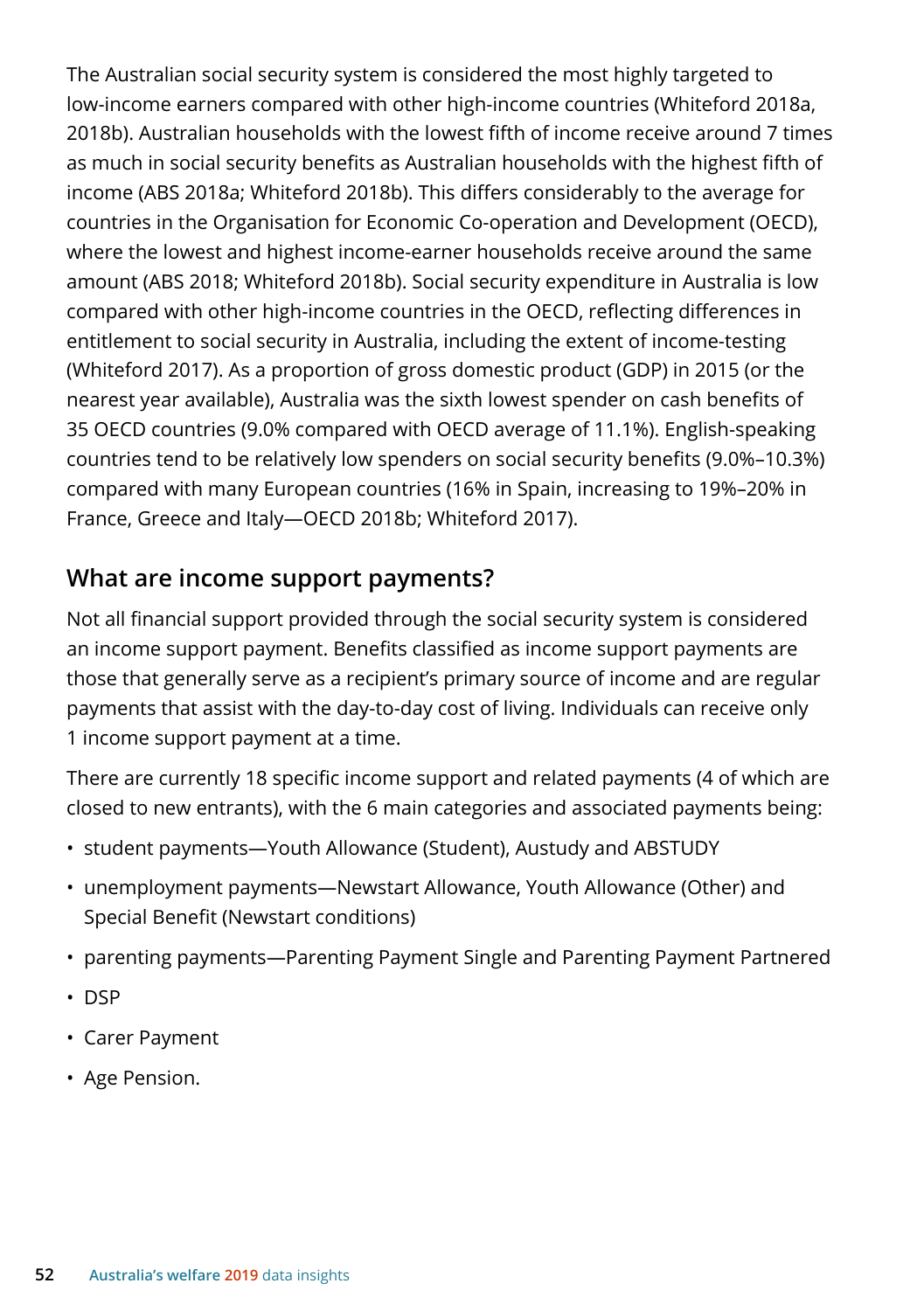Two additional categories have been used for analysis in this article:

- closed payments—payments that are largely closed to new recipients but still paid to existing recipients (including Widow Allowance and Wife Pension) and closed payments that have been phased out and are not currently paid to any recipients (including Newstart Mature Age Allowance and Mature Age Allowance)
- other payments—income support payments that do not otherwise fit in the categories above, including Special Benefit (Other), Bereavement Allowance and Sickness Allowance.

Further information on these main income support payments is included in the following Australia's welfare snapshots [www.aihw.gov.au/australias-welfare/snapshots](https://www.aihw.gov.au/australias-welfare/snapshots):

- *Unemployment and parenting income support payments*
- *Disability Support Pension and Carer Payment*
- *Income support payments for older people*.

Other payments available through the social security system include: payments that are designed to assist families with the cost of raising children, such as Family Tax Benefit—see snapshot *Family assistance payments* [www.aihw.gov.au/reports/](https://www.aihw.gov.au/reports/australias-welfare/family-assistance-payments) [australias-welfare/family-assistance-payments](https://www.aihw.gov.au/reports/australias-welfare/family-assistance-payments); supplementary payments for carers, such as Carer Allowance and Carer Supplement; and Rent Assistance. These payments can provide additional financial assistance to both income support recipients as well as others in need of support. In addition, a separate set of income support payments is available to older veterans and veterans with disability, administered by the Department of Veterans' Affairs. These payments are not included in this analysis.

All income support payments listed above, other than Age Pension, are available to people below Age Pension age who meet eligibility requirements, and are the focus of this article. It should also be noted that as at June 2018, there were around 141,000 recipients aged 65 and over who were receiving an income support payment other than Age Pension. Of these, the vast majority (85%) were receiving DSP or Carer Payment. These recipients are excluded from this analysis.

The social security system supports a substantial proportion of the Australian population. In any 1 fortnight in 2018, an income support payment (the specific subset of social security payments outlined above) was paid to about 5 million Australians, and around a further 855,000 families received family tax benefits (Whiteford 2018c).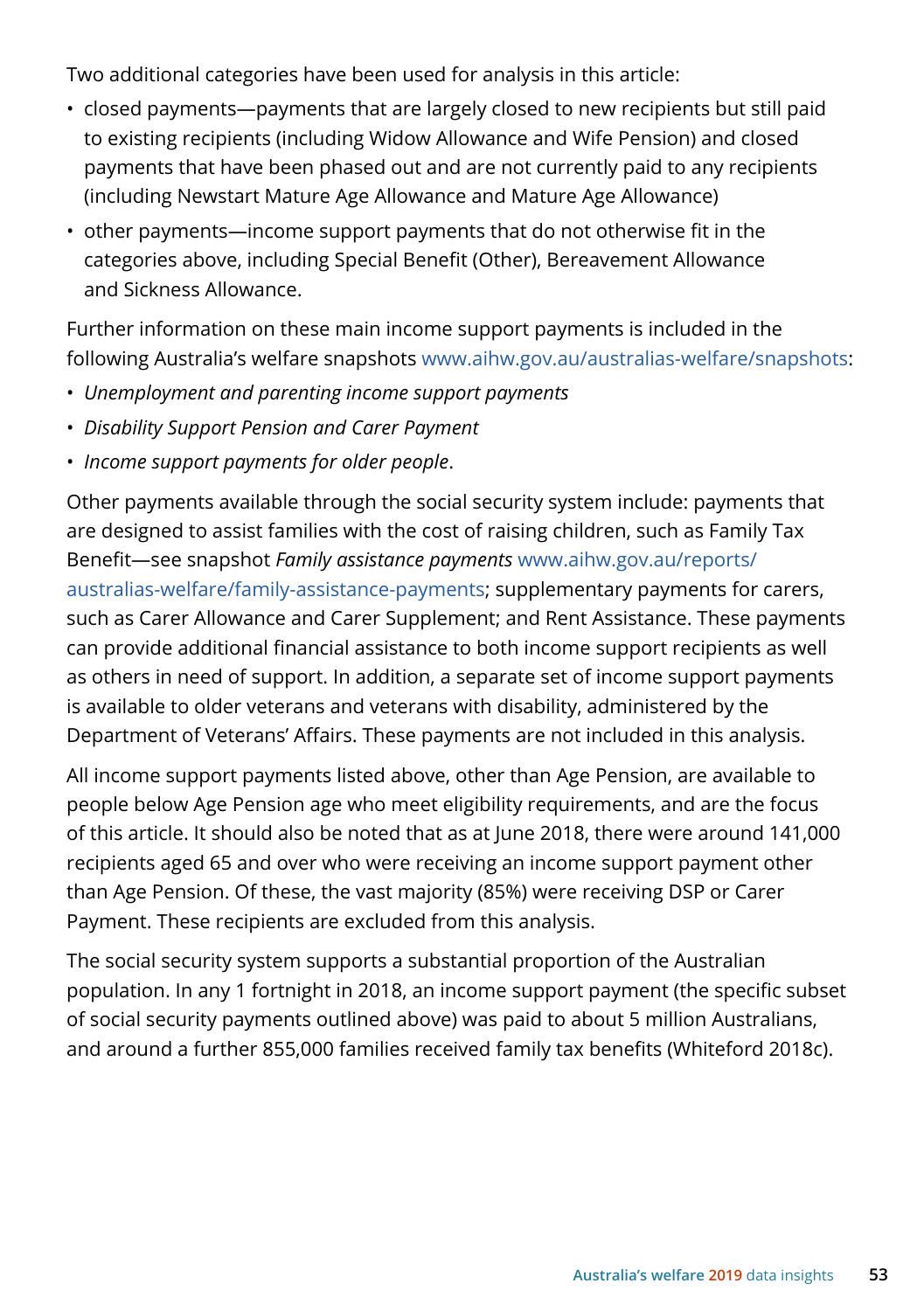# **Factors influencing trends in income support**

Over the past 2 decades, there have been notable demographic, social and economic changes that have influenced (and will continue to influence) the social security system, and in particular the characteristics of income support recipients over that period. Some key examples include:

- **Australia's population is growing and ageing.** The Australian population has grown by 33% from 18.8 million in 1999 to an estimated 25 million in 2018, with the 65 and over age group experiencing the fastest growth (ABS 2018a). This age group accounted for 12% of the population in 1999, 17% in 2018 and is projected to account for 20% of Australians by 2066. On the other hand, the 18–64 population as a proportion of the total population has remained relatively stable at around 62%–64% (ABS 2000, 2018a).
- **Australians are living longer and working longer.** Australians are living longer, with average life expectancy continuing to increase. A male born in 2014–2016 will live, on average, an extra 3.4 years than a male born in 1999–2001 (from 77.0 to 80.4 years), and females an extra 2.2 years (from 82.4 to 84.6 years) (ABS 2004; AIHW 2018). Australians are also working longer. Between 2000 and 2017, the average effective age of retirement increased by 3.6 years for men (from 62.0 to 65.6 years) and by 4.6 years for women (from 59.6 to 64.2 years) (OECD 2018a).
- **There are more Australians with disability and more informal carers.** The number of people with disability has risen over the past 15 years from 4.0 million in 2003 to 4.3 million in 2015; however, the proportion of the population with disability has declined slightly over this period, from 20% to 18%. The growth in informal carers (those caring for a person with disability or an older person) has almost doubled over this period, from 474,600 to 855,900 between 2003 and 2015, or from 2.4% to 3.7% of the population, according to data from the ABS Survey of Disability, Ageing and Carers (ABS 2016).
- **Australian households are changing.** Australian household structure has changed over recent decades. For example, over the 20 years to 2016, the proportion of single or lone person households increased slightly (from 22% to 24% between 1996 and 2016) (ABS 1998, 2018b).
- **More Australians have a job.** Over the past 2 decades, there has been an overall increase in the proportion of the Australian population aged 15–64 that have a job (referred to as the employment to population ratio), although the ratio has fluctuated somewhat over this period. Ratios increased from 68% in June 1999, reaching a peak of 73% in June 2008, and have remained around 72%–74% since that time (ABS 2018c).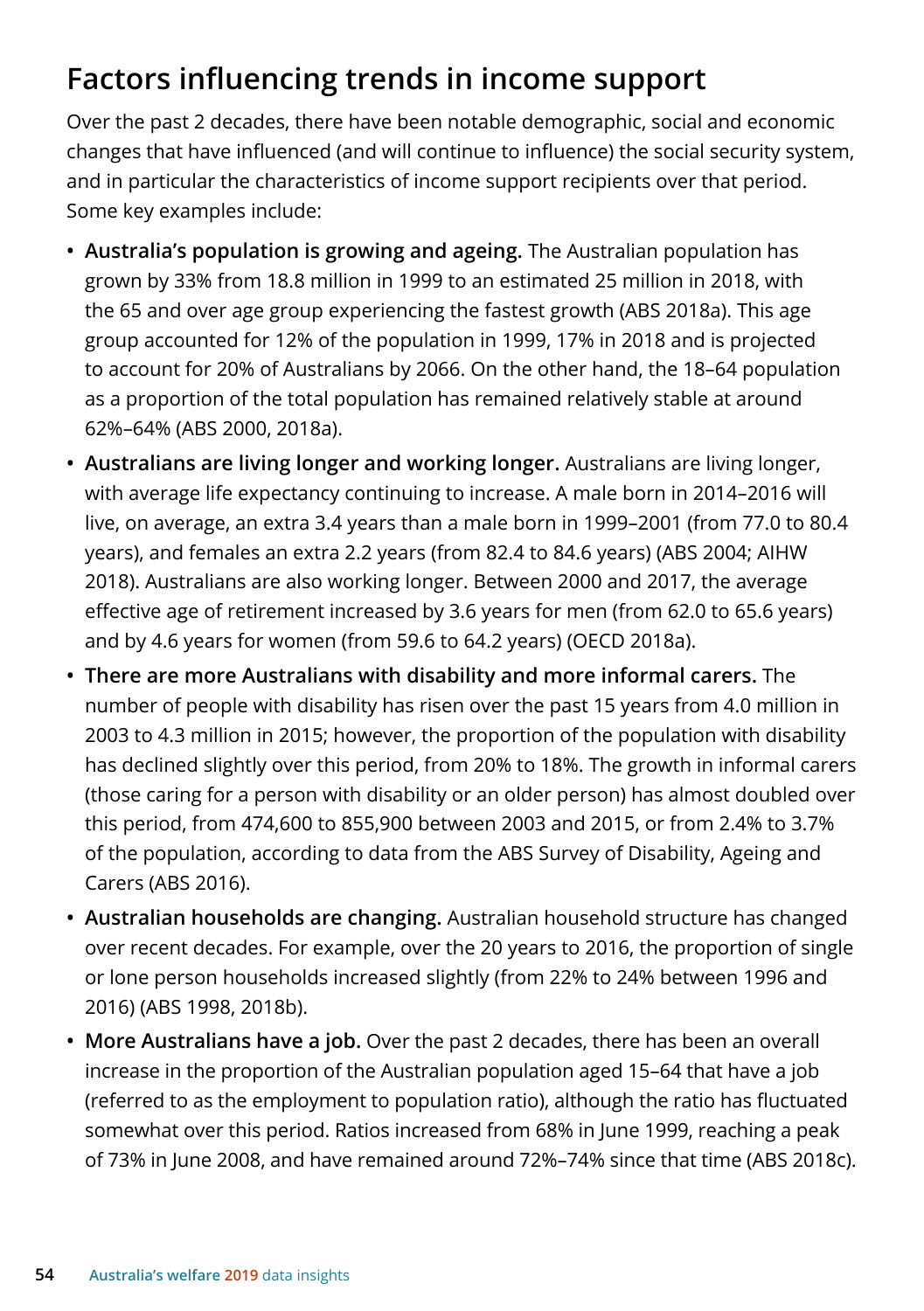**• More Australians are working part-time.** More employed people aged 20–64 are working part-time (employed persons who usually work less than 35 hours a week). The proportion of employed women who work part-time has risen from about 40% in 1999 to 43% in 2018. Employed men have much lower rates of part-time work; however, the rates have grown more dramatically, from 9% to 15% over this period (ABS 2018c). With the part-time share of the employment market continuing to rise, it is more likely that an unemployed person will find part-time employment than previously (Cassidy & Parsons 2017).

#### **Policy drivers**

Over the past 20 years, there have been significant reforms to the social security system that have influenced trends in income support payments and recipients. The demographic, social and economic environmental factors outlined above can also lead to policy changes, as can other policy changes in the broader Australian context, such as taxation and education policies and targeted population policies, such as the National Disability Insurance Scheme (NDIS).

Some major reforms in the social security system have resulted in a reduction in the types of payments available. The broader policy context has also changed with the introduction of an investment approach to Australia's social security system. The investment approach looks to prevent long-term income support dependence through early intervention and targeted investment (Reference Group on Welfare Reform 2015). States and territories are also developing investment approaches to welfare reform and service delivery—such as the New South Wales Government's Their Future Matters (Taylor Fry 2018)—which have the potential to influence future income support receipt and dependence. Other policy changes that have had an impact include the Welfare to Work reforms, which increased the number and range of recipients who were required to look for work and accept suitable employment offers (Thomas & Daniels 2010). Further, the enhancement of mutual obligations (see Box 3.1) also had a noticeable impact on trends in income support payments. Key policy changes are summarised in Box 3.1.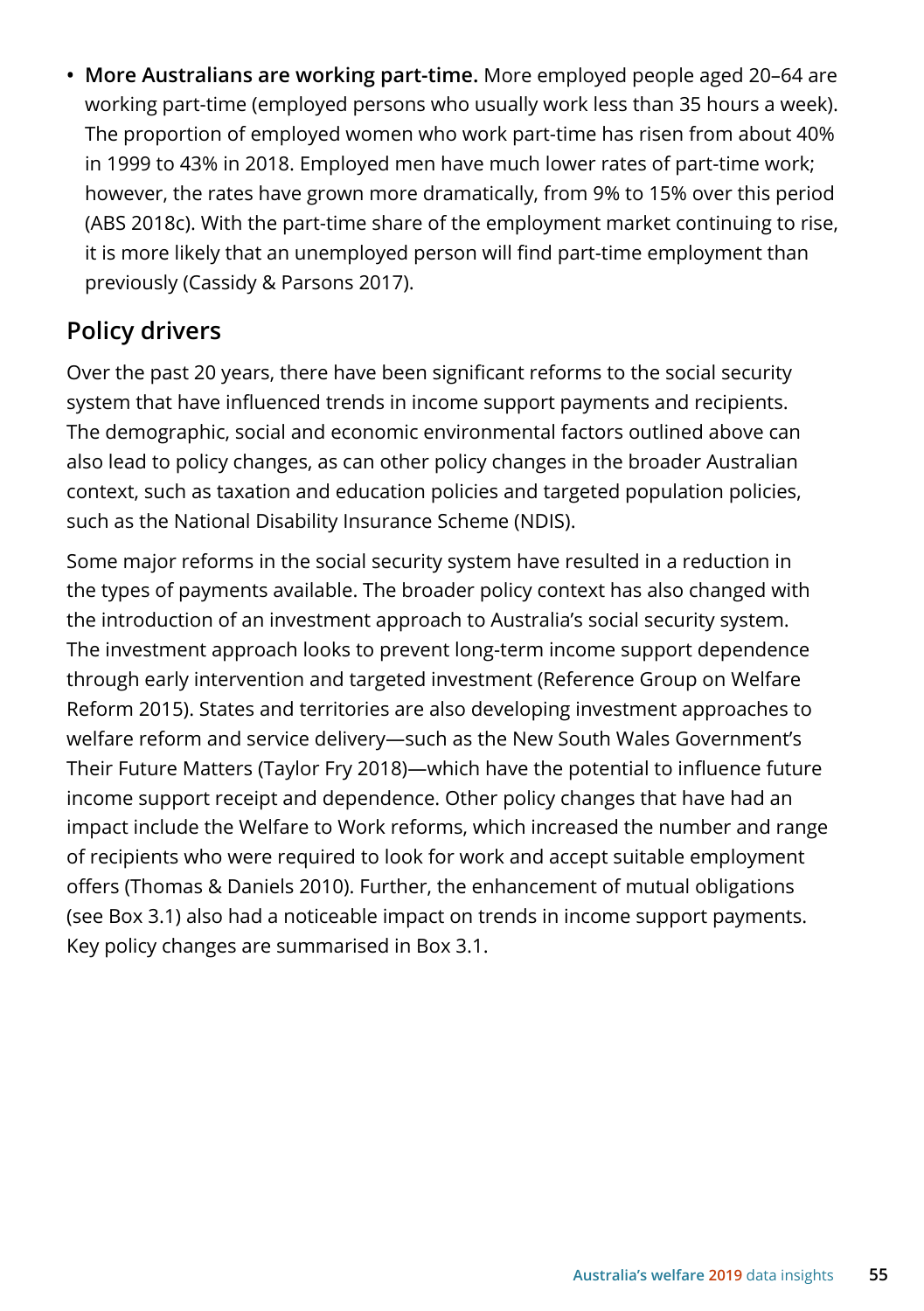#### **Box 3.1: Key changes to income support eligibility**

#### **A simpler social security system**

One of the key changes in the social policy context includes working towards a simpler social security system (Reference Group on Welfare Reform 2015). This, together with a move to require participants to have an active engagement with work or study, and social changes regarding participation of women in the workforce, has resulted in a reduction in the types of income support payments available to recipients, such as Age Pension to women under 65, and payments to partners, the mature aged and some widows.

#### **Age Pension**

As Australians are living longer and healthier lives, older Australians will place an increased demand on government assistance and Age Pension in particular. Policy changes have been made to achieve sustainability of the Age Pension system, including the incremental increase in eligibility age.

The qualifying age for the Australian Age Pension for women increased from 60 in 1995 at the rate of 6 months every 2 years and reached 65 in 2014—the same qualifying age as for men. From 1 July 2017, the pension qualifying age for men and women started rising again by 6 months every 2 years from 65 until it reaches 67 in 2023.

This policy change increases revenue through taxpayers contributing for longer and reduces expenditure by delaying entry to Age Pension (Klapdor 2014a). However, those who are unable to work prior to reaching Age Pension age might still be eligible for alternative income support payments, such as DSP, Carer Payment or Newstart Allowance.

#### **Disability Support Pension**

The eligibility criteria for DSP have been tightened over recent years (DSS 2018). For example, the criterion of being unable to work 30 hours per week decreased to 15 hours per week from 2006. A new category for the unemployment payment Newstart Allowance was created for those with a work capacity of less than 30 hours per week; Newstart Partial Capacity to Work. Another change occurred in 2012 with the introduction of significantly revised impairment tables.

*continued*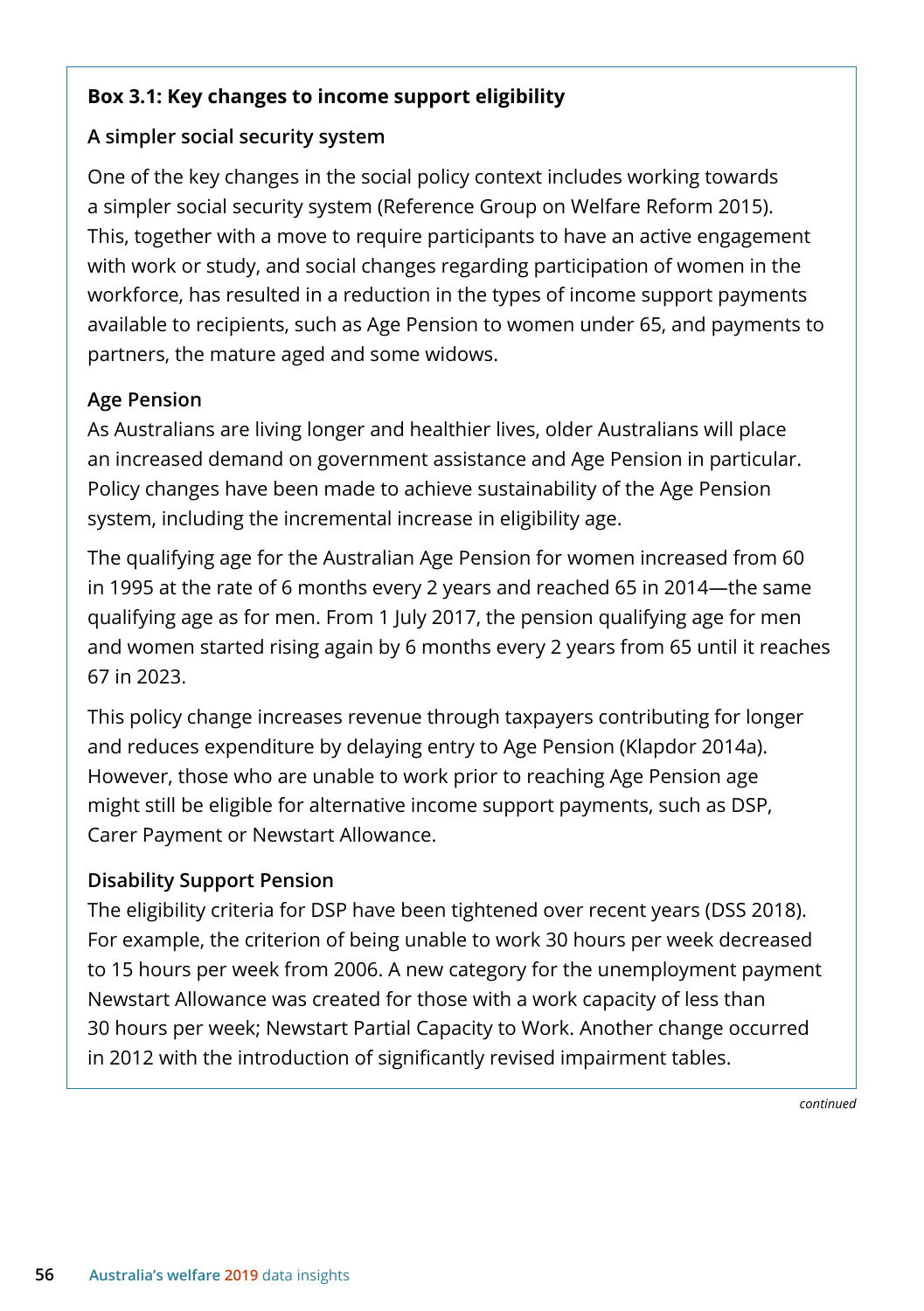#### **Box 3.1 (continued): Key changes to income support eligibility**

#### **Parenting payments**

Changes to the eligibility criteria for parenting payments were influenced by the Welfare to Work reforms, with a new requirement to look for, or be engaged in, work once the youngest child reached 6 years old if partnered or 8 if single. From 2006, all new parenting payment recipients with school-age children over these ages were only eligible for Newstart Allowance, an unemployment payment, rather than for a parenting payment. Further changes were made in 2013 where, regardless of when payment commenced, recipients could only receive parenting payments until their youngest child turned 8 for single recipients and 6 for partnered recipients.

#### **Closure of partner and mature age payments**

A number of policy changes have been directed towards encouraging mature age adults (those aged 50–64) to participate in employment, such as the Australians Working Together reforms announced in the 2001–02 Budget. This package of reforms was designed to address issues faced by mature age workers and encourage involvement in the job market and community among income support recipients aged 50 and over (Australian Government 2001). From 2003, entry to payments that did not require recipients to look for work or take part in the community, such as Partner Allowance and Mature Age Allowance, were closed to new recipients. From 1 July 1995, Wife Pension (for women whose partner received Age Pension or DSP) was closed to new recipients.

#### **Mutual obligations**

Activity testing—that is, a requirement that recipients engage in activity of some kind to remain eligible for certain income support payments—has been in place since unemployment payments began many decades ago. The enhancement of these activity tests in recent decades, including mutual obligation requirements, has influenced trends in income support receipt.

Mutual obligations are designed to ensure unemployed people receiving activitytested income support payments are actively looking for work and participating in activities that will assist them into employment (Australian Government 2019). Mutual obligation requirements differ depending on the recipient's age, assessed work capacity and whether they are the primary carer of a dependent child. Examples of mutual obligation requirements include accepting offers of suitable paid work, job search, attending appointments with employment services providers, and participating in approved education or training courses or programs.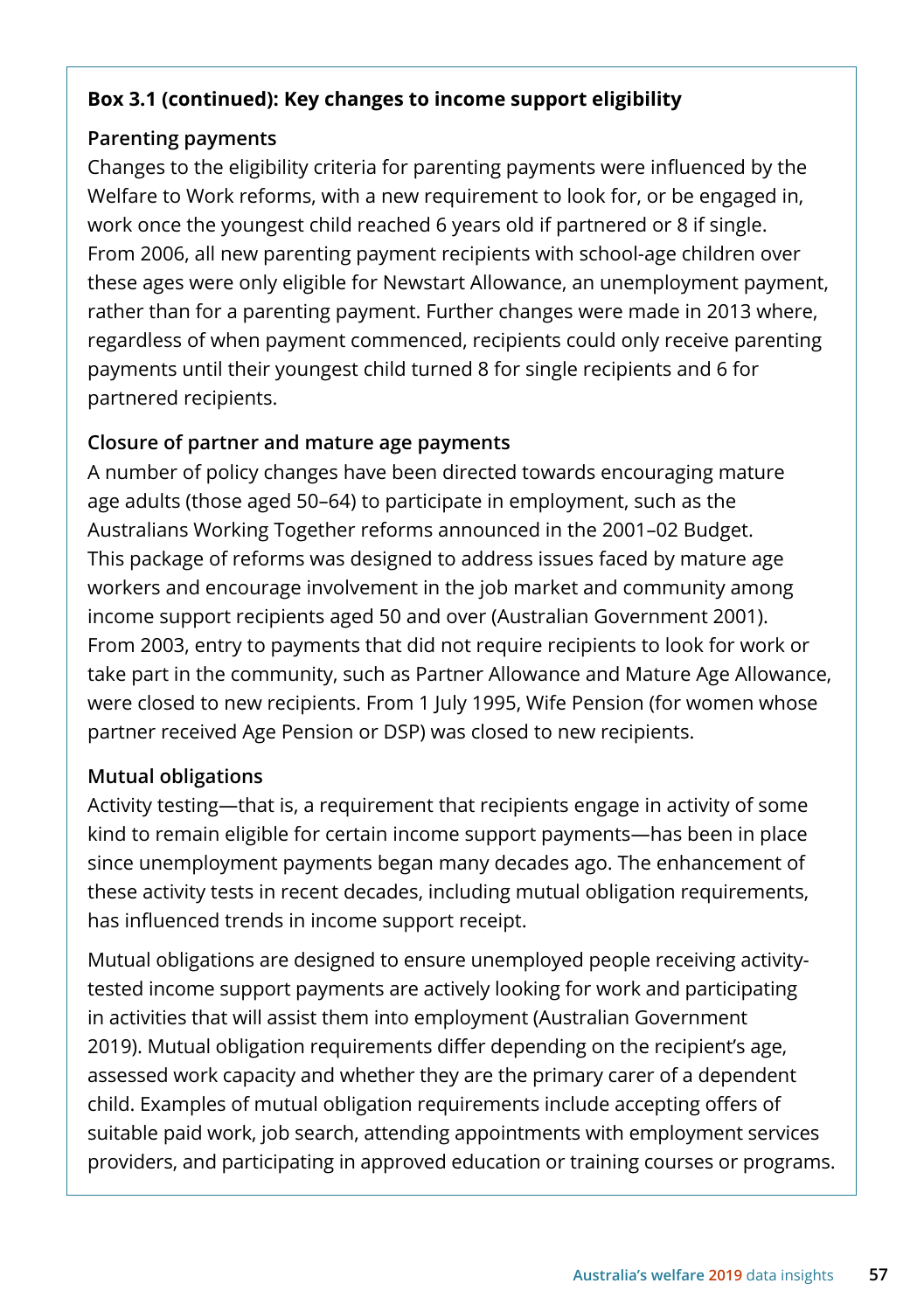## **How has income support as the main source of income changed over time?**

Over the past 2 decades, there has been a notable decline in income support receipt among people aged 18–64 in Australia.

According to AIHW analysis of the 2014 ABS General Social Survey, an estimated 1 in 6 (17%) people aged 18–64 had government pensions and allowances as their main source of income, down from 18% in 2010, 19% in 2006 and 22% in 2002. Women were more likely than men to receive government pensions and allowances as their main source of income (22% compared with 12%, respectively) in 2014.

Another way to track trends in government pensions and allowances is to use income support administrative data, which provides estimates on income support receipt that are comparable to the General Social Survey. The decline in income support receipt over the past 2 decades among the population aged 18–64 is consistent in both data sources. The remainder of this article is based on DHS administrative income support data from the RED.

## **How many people aged 18–64 have received income support over time?**

This section presents data on income support recipient characteristics as a percentage of the broader population aged 18–64.

The number of Australians aged 18–64 receiving income support at a point in time decreased from 2.6 million in 1999 to 2.3 million in 2018. This 11% decline in the number of income support recipients has been despite increases in the growth of the population aged 18–64 over this period (32% increase). As a result, there has been a general downward trend in the proportion of the population aged 18–64 receiving income support payments, from 22% in 1999 to 15% in 2018.

## **Types of payments**

The overall decline in income support receipt for the population aged 18–64 was also observed for unemployment payments—falling from 6.1% of the population aged 18–64 in 1999 to a low of 3.4% in 2008, rising to 5.9% in 2015 and falling since then to 5.3% in 2018—and for parenting payments, declining from 5.1% to 2.1% of the population aged 18–64 (Figure 3.1). These declines may in part reflect labour market conditions as well as reforms to the social security system over this period, as discussed previously.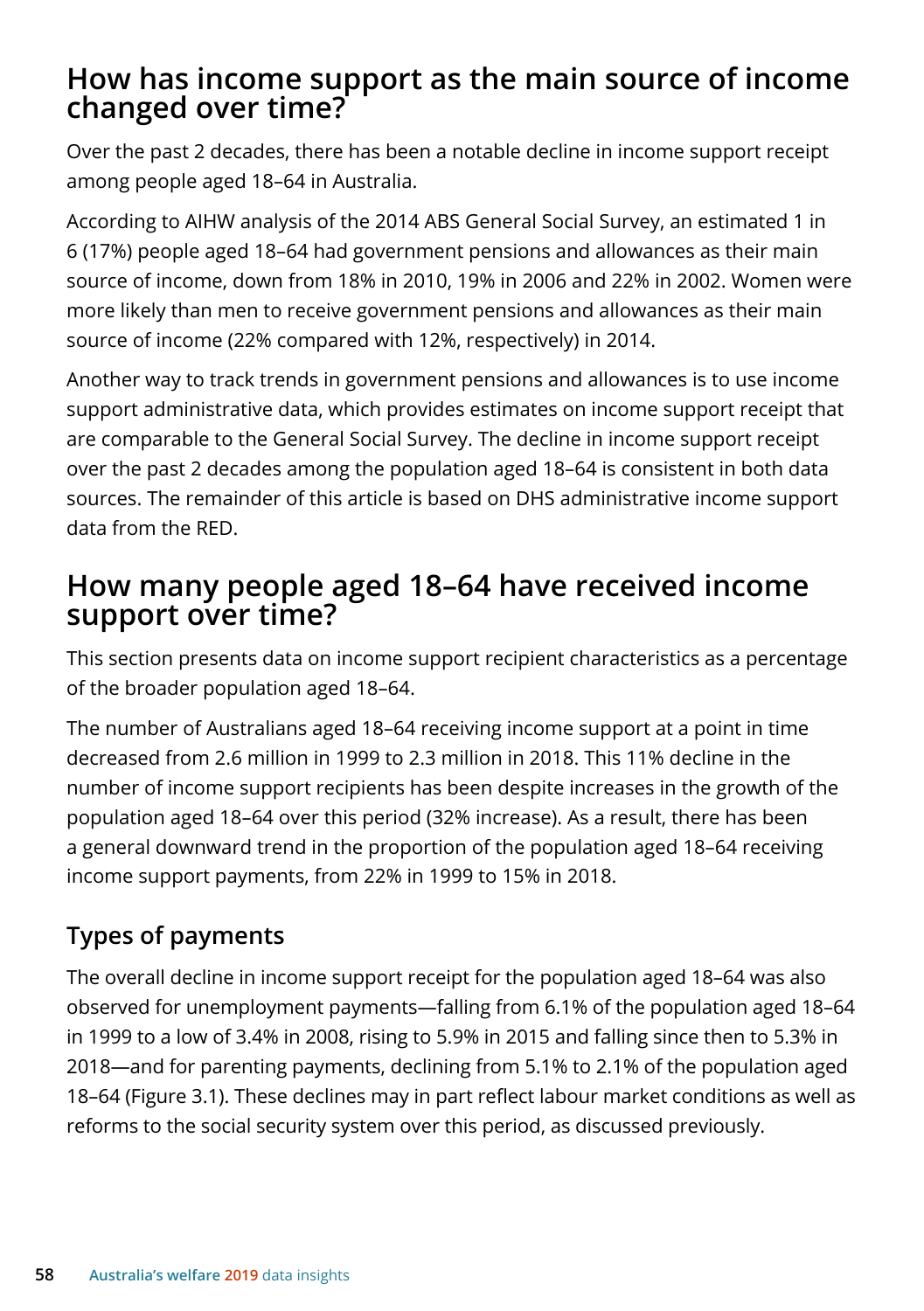The proportion of the population aged 18–64 receiving DSP remained relatively stable between 1999 and 2018; however, there were some fluctuations during this period, with proportions increasing gradually between 1999 and 2011 (from 4.8% to 5.6%) and declining thereafter to 4.4% in 2018. This decline may be influenced by changes in eligibility criteria for DSP, as well as declines in the proportion of the population with disability.

In contrast to other payment categories, there was a notable increase in the proportion of the population receiving Carer Payment from 1999 to 2018 (from 0.3% to 1.5%). This increase was potentially influenced by the large increase in the number of informal carers over this period as well as key policy changes, including the increased eligibility age for Age Pension, and closure of various partner payments and allowances that were primarily paid to women. As a result, there has been a larger increase in the proportion of Carer Payment recipients for women than men, as discussed in more detail later.

If receipt of income support payments had remained at the same level as in 1999, there would have been around 1.1 million additional 18–64 year olds receiving an income support payment in 2018.

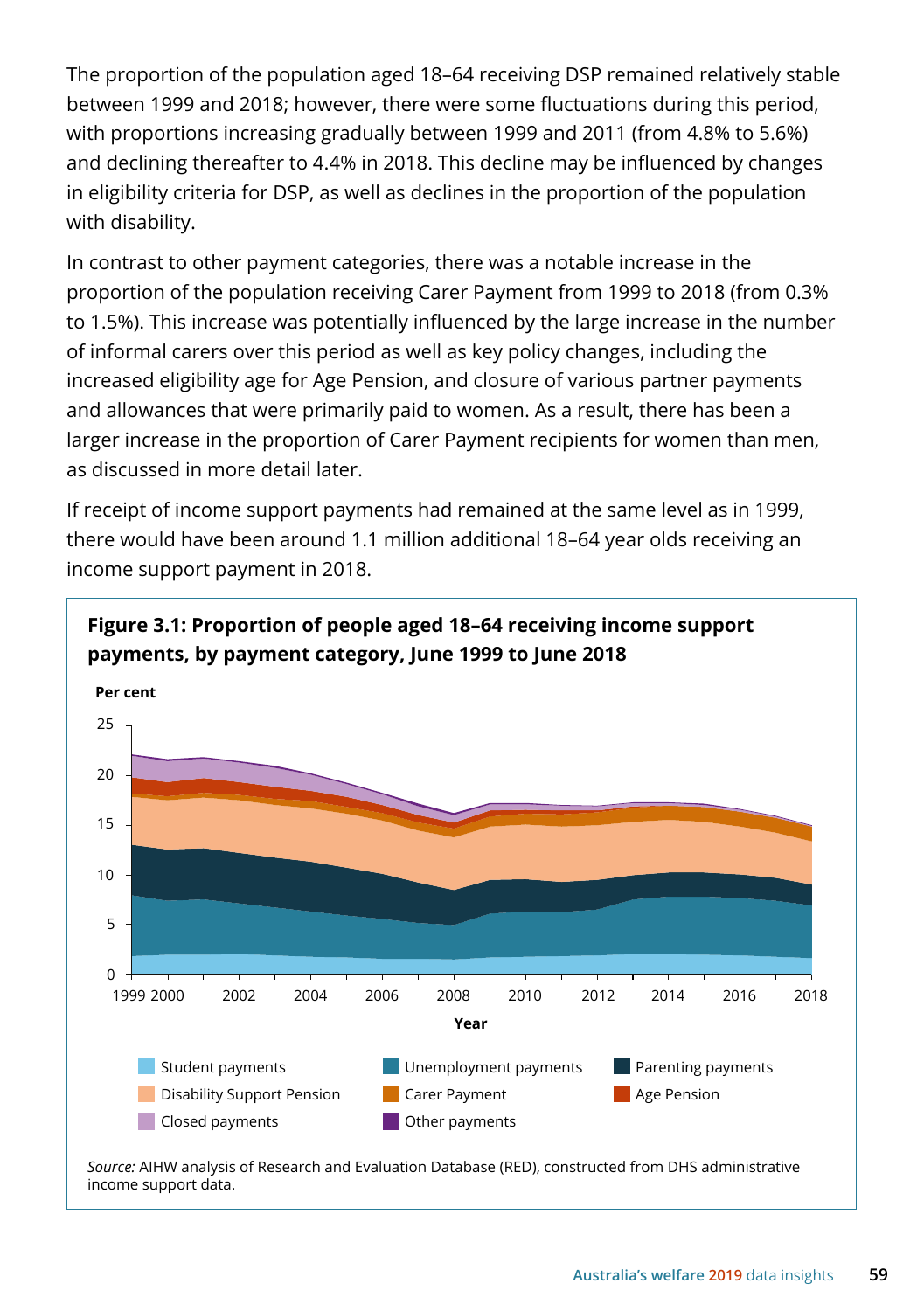## **Sex**

In 2018, women aged 18–64 were overall more likely than men to be receiving income support payments (17% compared with 13%, respectively). This gender gap has remained relatively consistent over the past 20 years. However, when looking at specific payments, the gender gap over the 20-year period has increased for some payments (such as Carer Payment) and declined for others (such as unemployment payments and DSP). For example, in 2018, women were 2.4 times as likely as men to receive Carer Payment, up from 1.4 times as likely in 1999. For unemployment payments, the proportions in 2018 were relatively similar for men and women, compared with 1999 when men were 2.3 times as likely as women to be receiving these payments.

## **Age**

The age distribution of income support recipients aged 18–64 over the past 20 years remained relatively unchanged, skewed towards the older and younger age groups. The proportion of income support recipients aged 18–24 was 18% in 1999 and 19% in 2018, and the proportion aged 60–64 was 15% in 1999 and 13% in 2018. In both 1999 and 2018, the proportion of income support recipients in each five-year age group between 25–29 and 55–59 were between 8% and 11%.

A notable difference between 1999 and 2018 is that the proportion of the total Australian population aged 60–64 receiving income support payments was more than twice as high in 1999 compared with 2018 (51% compared with 22%, respectively). This partly reflects women in this age group qualifying for Age Pension in 1999, but not in 2018.

## **What are the characteristics of income support recipients aged 18–64?**

This section presents information on the characteristics of income support recipients as a proportion of the income support population (2.6 million in 1999 and 2.3 million in 2018). The focus is to look at changes over the past 20 years among those receiving income support. The previous section, and snapshots *Unemployment and parenting payments* [www.aihw.gov.au/reports/australias-welfare/unemployment-and-parenting](https://www.aihw.gov.au/reports/australias-welfare/unemployment-and-parenting-payments)[payments](https://www.aihw.gov.au/reports/australias-welfare/unemployment-and-parenting-payments) and *Disability Support Pension and Carer Payment* [www.aihw.gov.au/reports/](https://www.aihw.gov.au/reports/australias-welfare/disability-support-pension-and-carer-payment) [australias-welfare/disability-support-pension-and-carer-payment](https://www.aihw.gov.au/reports/australias-welfare/disability-support-pension-and-carer-payment), look at the income support population in the context of the overall Australian population aged 18–64.

The income support system has changed considerably over the past 20 years, and the characteristics of income support recipients aged 18–64 have also shifted over this period, as illustrated in Table 3.1. This section examines these shifts in relation to the main income support payment categories. Due to differences in how the social security system is accessed across the population, analysis is split by key life stages and sex. Where possible, these patterns and trends are discussed in the context of key demographic, social, economic and policy changes over the past 2 decades.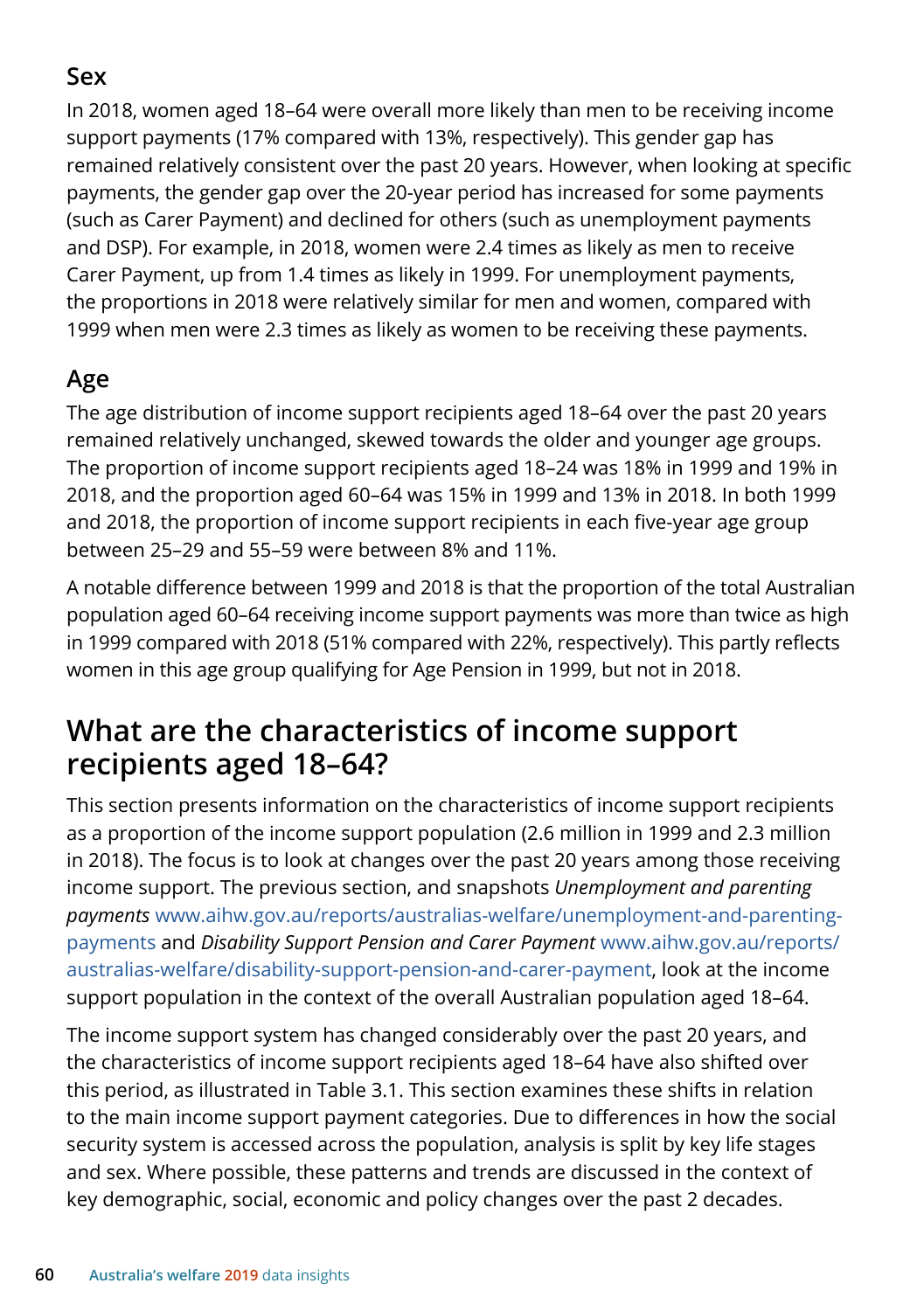In June 1999, recipients aged 18–64 accounted for 60% of income support recipients with the remaining 40% of recipients aged under 18 or 65 and over. The proportion of all income support recipients aged 18–64 decreased to 47% by June 2018. The age and sex distribution of income support recipients aged 18–64 has remained relatively stable between 1999 and 2018 (Table 3.1). However, there has been a notable increase in the proportion of recipients who are single, reflecting the changing household structures discussed earlier. There have also been considerable shifts in the types of income support payments received; in particular, increases in the proportion of income support recipients receiving unemployment payments, DSP and Carer Payment and declines in the proportion receiving parenting payments, reflecting the policy changes referred to previously.

|                                   | Proportion of income support<br>recipients aged 18-64 (%) |      |      |
|-----------------------------------|-----------------------------------------------------------|------|------|
|                                   | 1999                                                      | 2009 | 2018 |
| Sex                               |                                                           |      |      |
| Women                             | 58.3                                                      | 59.1 | 58.2 |
| Men                               | 41.7                                                      | 40.9 | 41.8 |
| Age group                         |                                                           |      |      |
| $18 - 24$                         | 18.0                                                      | 18.9 | 18.9 |
| $25 - 49$                         | 48.4                                                      | 46.7 | 47.8 |
| $50 - 64$                         | 33.6                                                      | 34.4 | 33.3 |
| <b>Payment category</b>           |                                                           |      |      |
| Student payments                  | 8.2                                                       | 9.7  | 10.5 |
| Unemployment payments             | 27.4                                                      | 25.7 | 35.3 |
| Parenting payments                | 23.1                                                      | 19.8 | 14.1 |
| <b>Disability Support Pension</b> | 21.9                                                      | 31.0 | 29.0 |
| Carer Payment                     | 1.6                                                       | 6.0  | 10.0 |
| Age Pension                       | 7.2                                                       | 3.3  | 0.0  |
| Closed payments                   | 9.9                                                       | 3.7  | 0.7  |
| Other payments                    | 0.7                                                       | 1.0  | 0.4  |
| Partnership status                |                                                           |      |      |
| Single                            | 60.1                                                      | 68.4 | 77.1 |
| Partnered                         | 39.9                                                      | 31.6 | 22.9 |

#### **Table 3.1: Characteristics of income support recipients aged 18–64, as at June 1999, June 2009 and June 2018**

*Note:* Components may not add to totals due to rounding.

*Source:* AIHW analysis of Research and Evaluation Database (RED), constructed from DHS administrative income support data.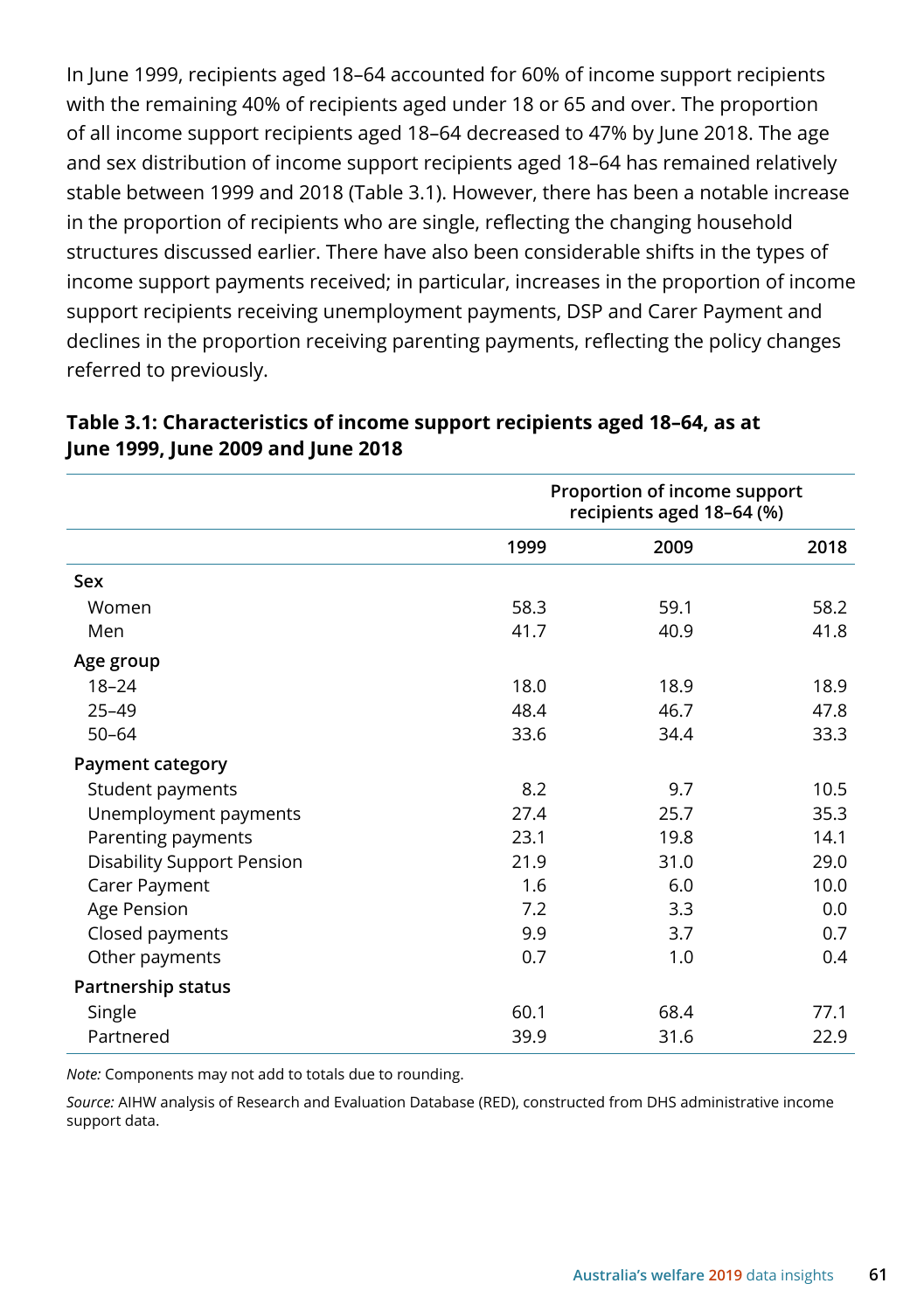## **Types of payments**

Figure 3.2 shows that, over the past 20 years, there have been notable shifts in the receipt of specific income support payments (Table 3.1), reflecting key policy changes (see Box 3.1 for further details).

Unemployment payments account for a considerable proportion of the income support population aged 18–64 (35% in 2018), with increases evident in relation to labour market conditions as well as changes in policies around parenting payments. In particular, a corresponding decrease in the proportion of recipients receiving parenting payments aligns with an increase in the proportion of recipients receiving unemployment payments. The closure of various payments and increases in eligibility age for Age Pension are also reflected in the decreasing proportions of people aged 18–64 in receipt of these payments, to nearly zero over the 20-year period. There have also been corresponding increases in the proportions receiving DSP and Carer Payment (Figure 3.2).





*Source:* AIHW analysis of Research and Evaluation Database (RED), constructed from DHS administrative income support data.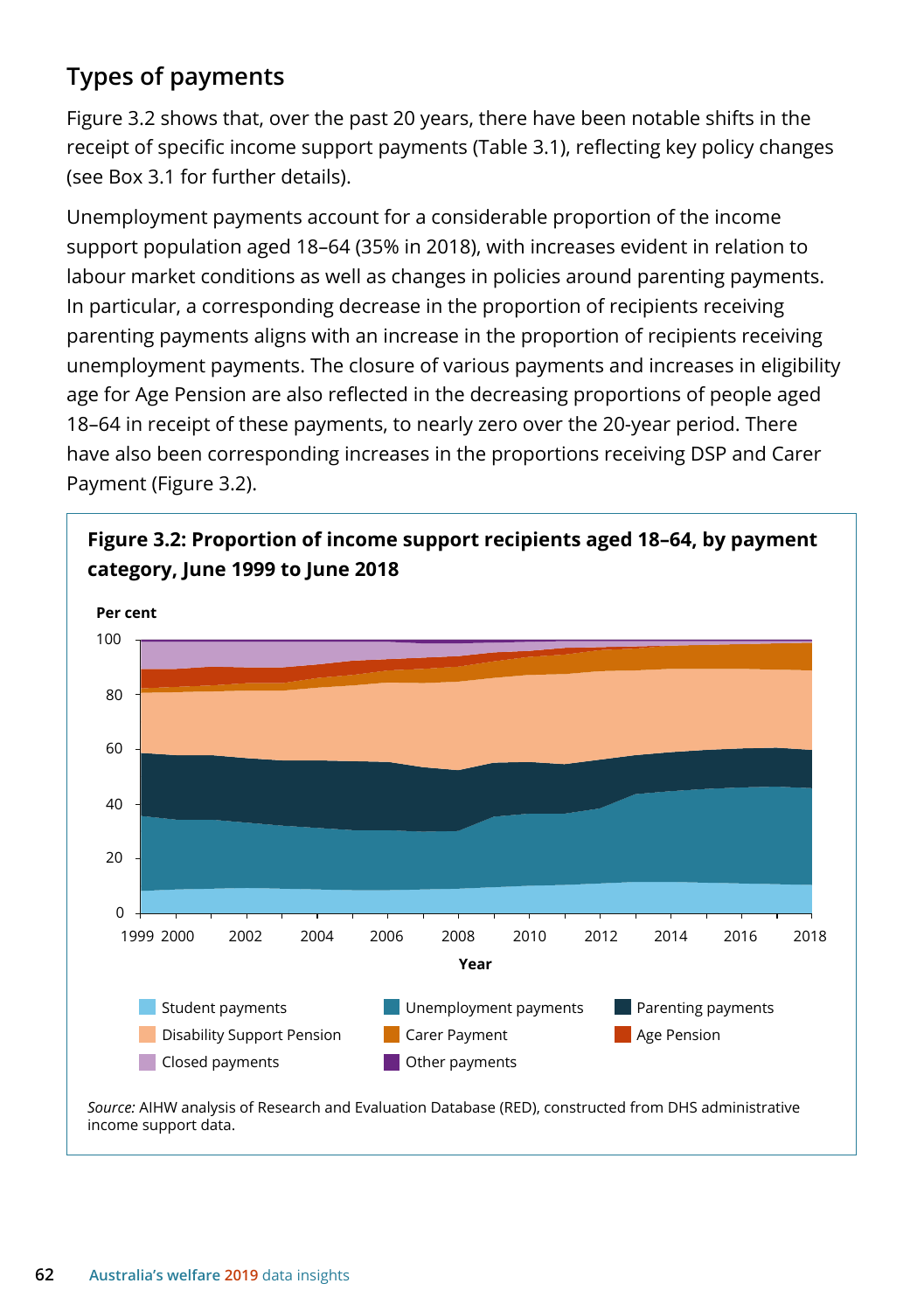### **Sex**

There are differences in the types of income support received by men and women aged 18–64. In 2018, among income support recipients, a larger proportion of men than women received unemployment payments or DSP (43% and 37% for men compared with 30% and 23% for women, respectively). In contrast, women were more likely to receive a parenting payment or Carer Payment (23% and 12% for women compared with 2.2% and 7.0% for men, respectively).

However, there are similarities between men and women in trends in the types of income support received across the past 20 years. Perhaps most noticeable is the rise between June 2008 and 2018 in the proportion receiving unemployment payments for both men and women (33% to 43% for men and 14% to 30% for women), indicative of labour market conditions.

The changes in parenting payment policies (see Box 3.1) in 2006 and 2013, which saw recipients move to an unemployment payment when their youngest child reached a certain age, may also play a role here. The increase in the proportion of the income support population receiving unemployment payments was more pronounced for women than men, and with a corresponding decrease in the proportion of parenting payments (13 percentage point increase in unemployment payments and corresponding 15 percentage point decline in parenting payments for women between 1999 and 2018). Similarly, the proportion of men receiving parental payments also decreased (from 5.0% to 2.1% between June 2008 and 2018).

Among income support recipients, the proportion of men receiving student payments remained slightly higher than the proportion of women between 1999 and 2018 (9.4% for men and 7.4% for women in 1999; 11% for men and 10% for women in 2018).

Among women who receive income support, there was a large increase in the proportion in receipt of DSP between 1999 and 2012 (from 13% to 26%), however, proportions have been declining in recent years to 23% in 2018, in line with policy changes. The rates for men increased steadily, peaking in 2008 (46%), before decreasing to 37% in 2015 and remaining between 36% and 37% to 2018.

The large impact on women of increasing Age Pension eligibility age and closing various payments is also apparent, as closed payments accounted for 12% of women receiving income support in 1999, reducing to almost zero by 2018 (Figure 3.3).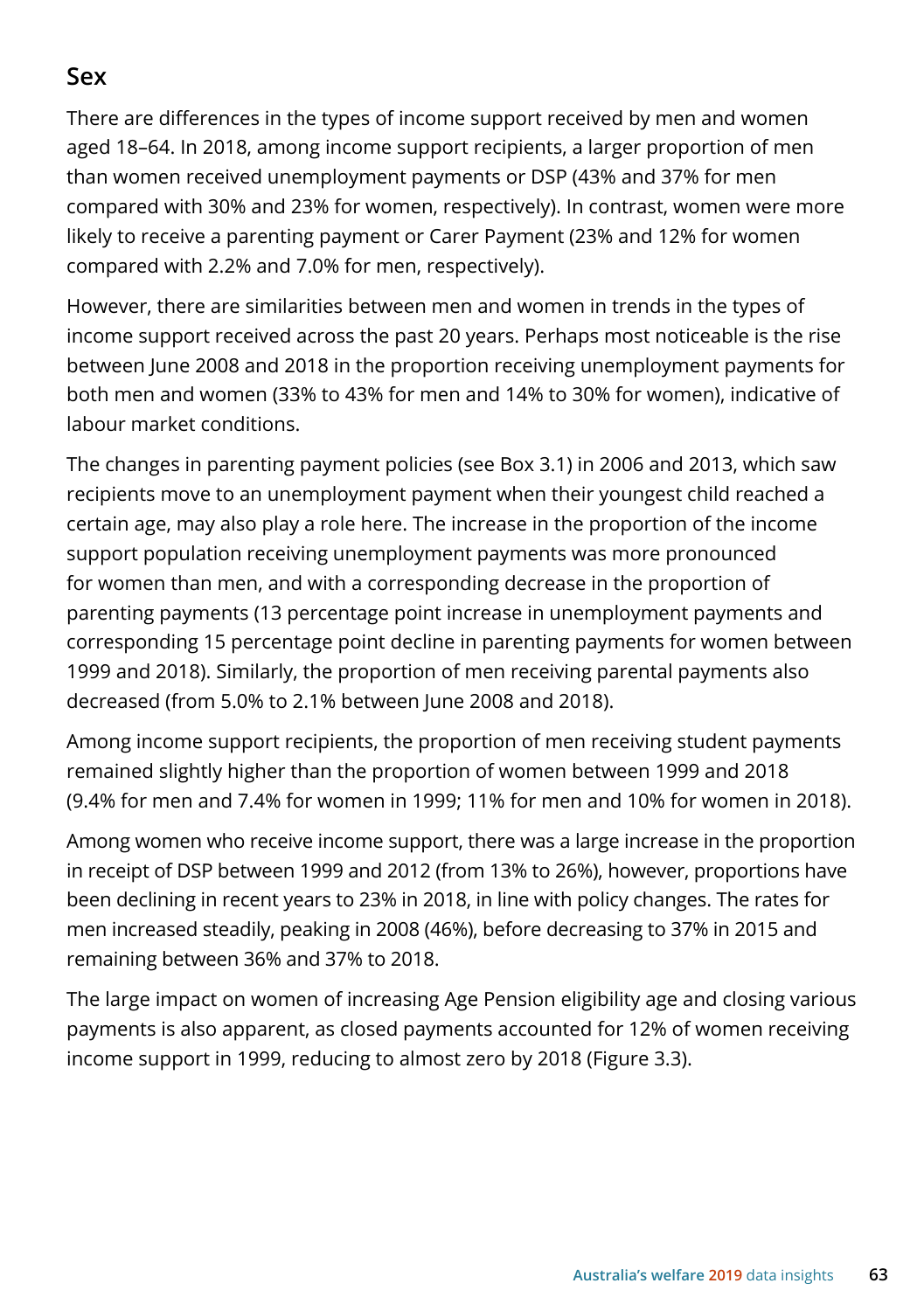

 2000 2002 2004 2006 2008 2010 2012 2014 2016 2018 **Year**



*Source:* AIHW analysis of Research and Evaluation Database (RED), constructed from DHS administrative income support data.

 $\overline{0}$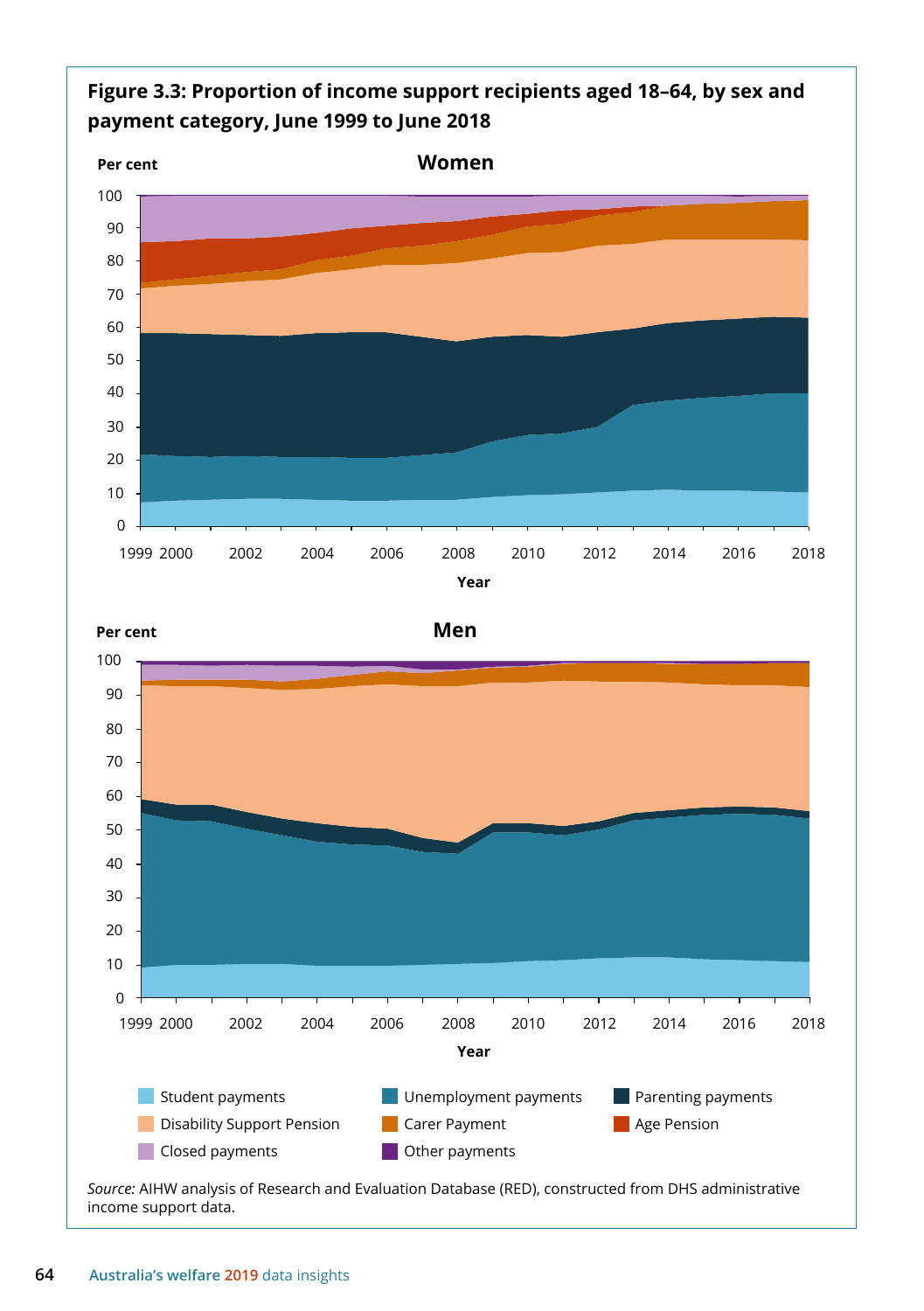## **Age**

The age distribution of income support recipients aged 18–64 over the past 2 decades has remained relatively unchanged. In both 1999 and 2018, almost one-fifth (18%–19%) of recipients were aged 18–24, almost half (48%) were aged 25–49, and one-third (34%–33%) aged 50–64 (Table 3.1).

Policy changes over this period discussed earlier are further apparent when comparing the June 1999 and June 2018 recipient profiles by age group, sex and payment category (Figure 3.4). The change in parenting payment policies is seen with decreasing proportions of recipients receiving parenting payments and corresponding increase in the proportion receiving unemployment payments between 1999 and 2018. This pattern is particularly pronounced for women, who account for more than 90% of parenting payment recipients. The change in Age Pension qualifying age corresponded with no women aged 18–64 receiving Age Pension in 2018 compared with around 12% in 1999. This is particularly evident for women aged 60–64 for whom the proportion was 80% in 1999. Employment and community participation encouragement of mature age adults is also evident, with less than 1% of recipients receiving closed payments (see Box 3.1) among both men and women in 2018, compared with 9% of recipients receiving these payments in 1999.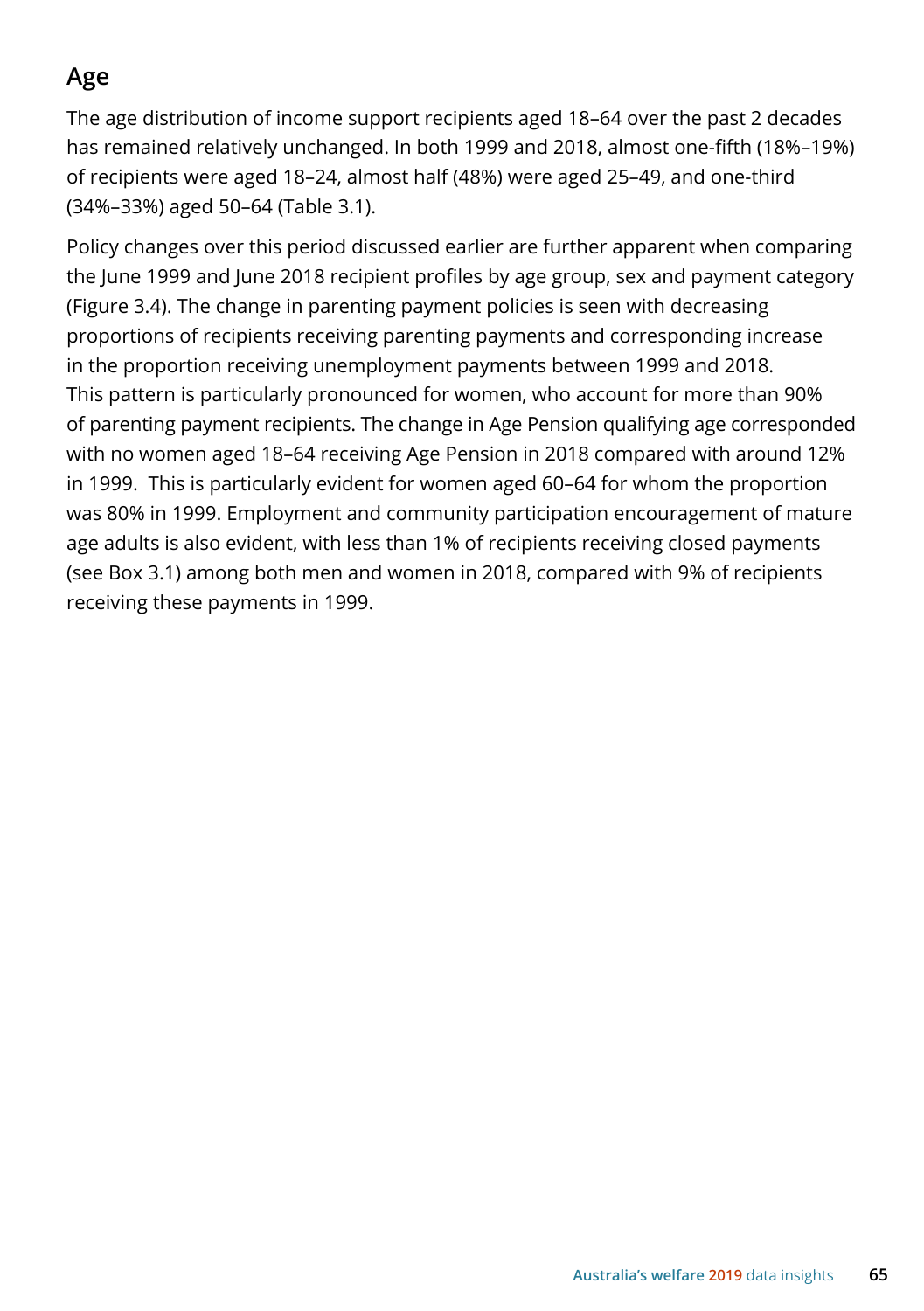#### **Figure 3.4: Proportion of income support recipients aged 18–64, by sex, age and payment category, as at June 1999 and June 2018**



*Source:* AIHW analysis of Research and Evaluation Database (RED), constructed from DHS administrative income support data.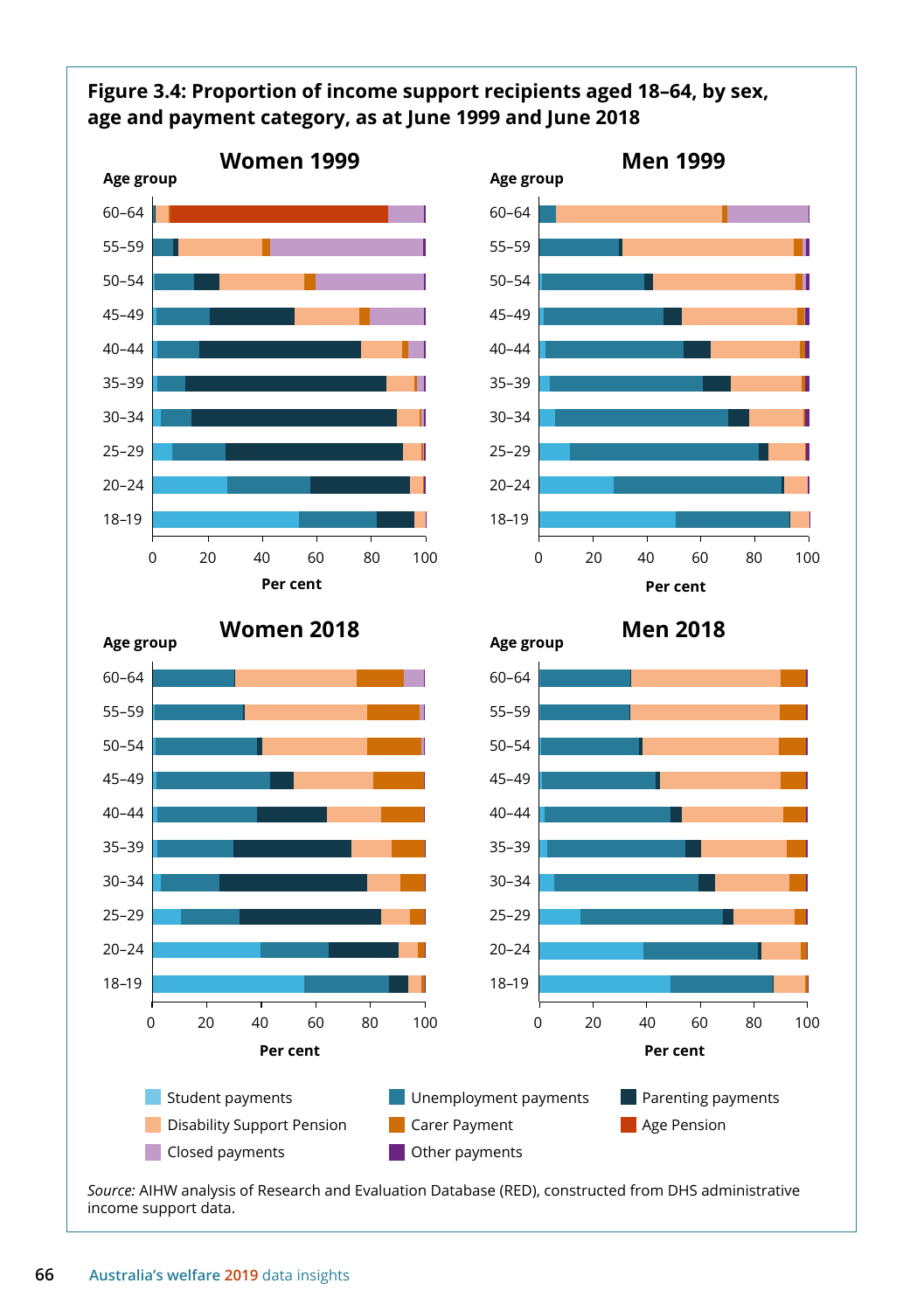## **Life stages by sex**

Australians aged 18–64 access different income support payments at different stages of life, and these patterns have changed over time, as well as varying for men and women as shown in Figure 3.5:

- **18–24:** 
	- In 1999, men were 1.6 times as likely to receive unemployment payments as student payments (56% compared with 35%), with proportions converging over the past 20 years resulting in similar proportions for these payments in 2018 (42%).
	- The pattern for women shows a different story, with proportions for student payments (36%), parenting payments (29%) and unemployment payments (30%) relatively similar in 1999 but then diverging. In 2018, the proportion receiving student payments increased to 44%, parenting payments declined to 21% and unemployment payments fluctuated but remained similar to 1999 (27%).
- **25–49:** 
	- Men most commonly received unemployment payments and DSP. Over the past 20 years, the proportion of men receiving unemployment payments declined (from 58% in 1999 to 49% in 2018) and DSP increased (from 26% to 33%).
	- Women, on the other hand, were more likely to receive parenting payments and unemployment payments, and the proportion of women receiving these payments were 37% and 29% in 2018, respectively. By contrast, in 1999, women were 4 times as likely to be receiving parenting payments as unemployment payments. In the 20 years to 2018, the proportion receiving parenting payments had fallen considerably (from 63% to 37%), corresponding to increases in the proportion receiving unemployment payments (from 15% to 29%). This largely reflects changes in parenting payment policies that saw recipients move to an unemployment payment when their youngest child reached a certain age, as discussed previously.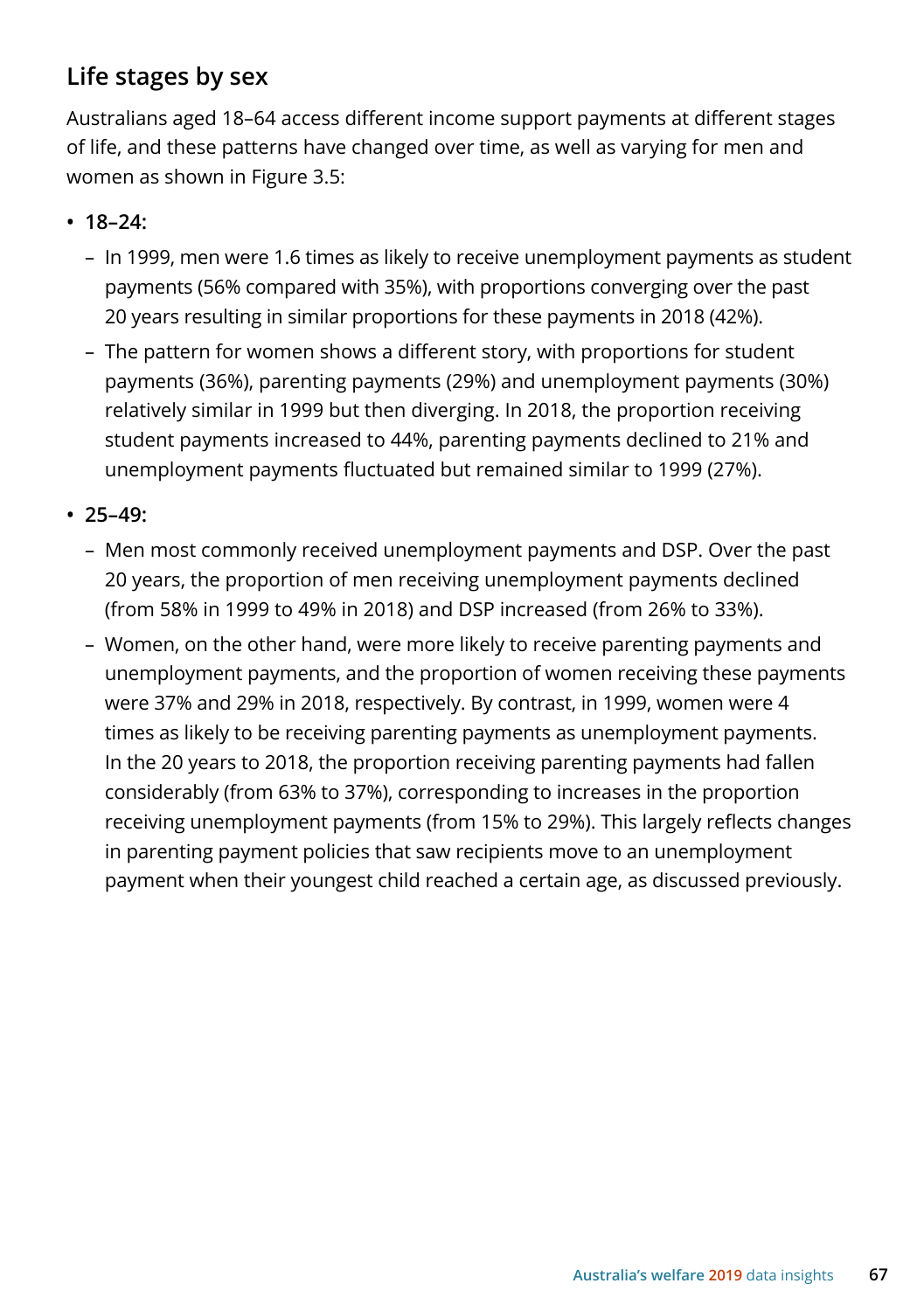- **50–64:**
	- Men most commonly received DSP and unemployment payments. Since 2009, the proportion receiving DSP has declined sharply (from 66% in 2009 to 54% in 2018), corresponding with a notable increase in those receiving unemployment payments (from 19% in 2004 to 34% in 2018). In 1999, men in this age group were 2.7 times as likely to receive DSP as unemployment payments, declining to 1.6 times in 2018.
	- The trend for women shows a very different pattern, largely due to changes in the eligibility for Age Pension and large increases in the receipt of Carer Payment in recent years. In 1999, the most common payments were Age Pension (36%), closed payments (33%) and DSP (19%). Declining proportions receiving Age Pension and closed payments have corresponded with increasing proportions receiving DSP (from 19% in 1999 to 43% in 2018), unemployment payments (from 5.9% in 1999 to 33% in 2018) and Carer Payment (from 2.2% in 1999 to 19% in 2018).

There has been substantial consolidation in the payments provided to mature age adults (50–64) over the previous 2 decades, as reflected in the considerable shifts in the types of income support received described above. Between 1999 and 2018, the proportion of mature age income support recipients receiving Newstart Allowance, Carers Payment or DSP increased substantially (from 50% in 1999 to 96% in 2018).

This change over time may reflect a number of policy changes directed towards encouraging mature age adults to participate in employment, such as the Australians Working Together (A Fair Go For Mature Age Workers) reforms (see Box 3.1). It included cessation of the Mature Age Allowance and Partner Allowance from 1 July 2003, participation planning for Widow Allowance recipients and flexible participation requirements for mature age Newstart recipients, among other reforms.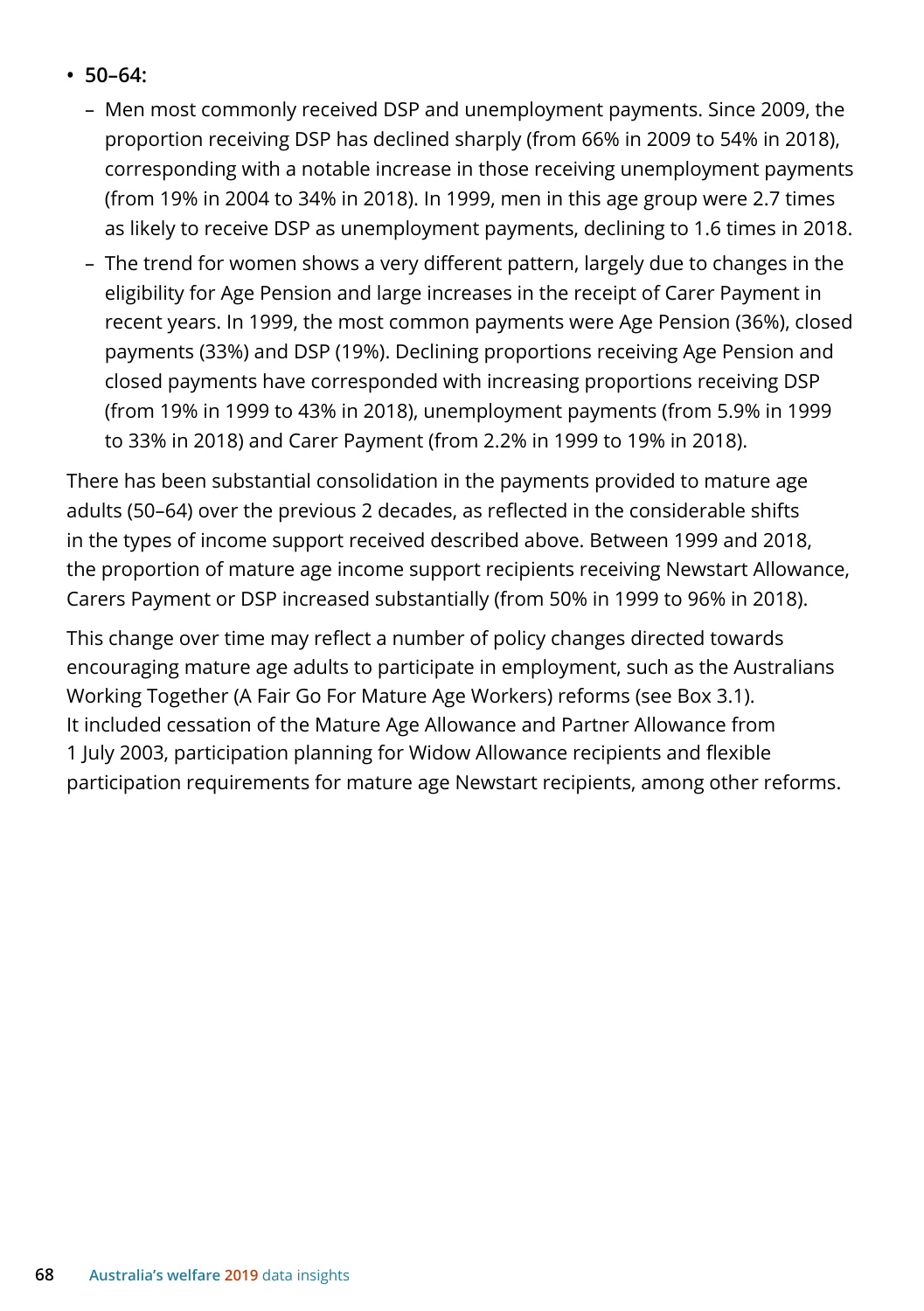

*Source:* AIHW analysis of Research and Evaluation Database (RED), constructed from DHS administrative income support data.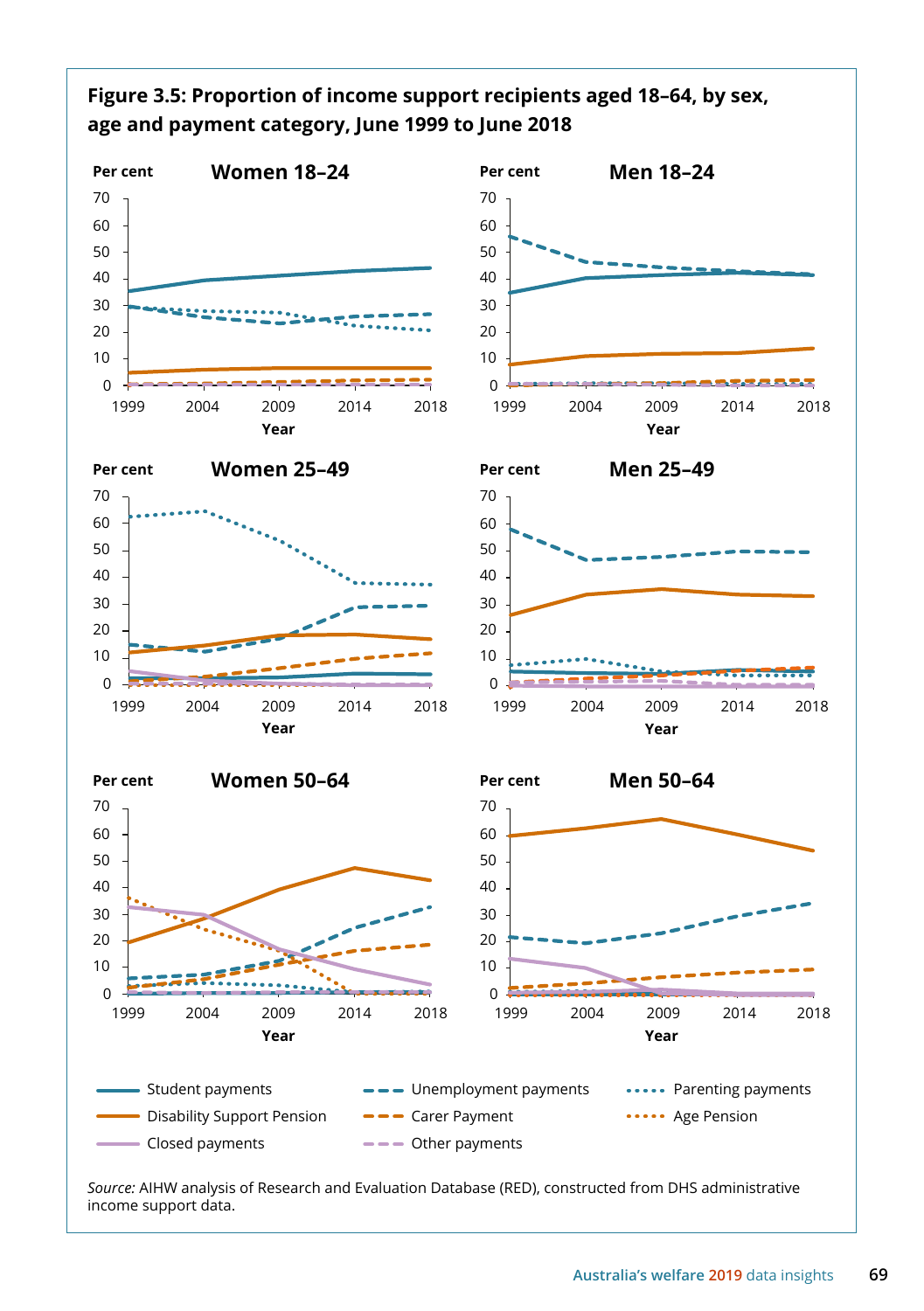## **Partner status**

The demographic influence of changes in household and partner structures, as well as policy changes, is evident when looking at the partner status of income support recipients, particularly in the mature age (50–64) group. In 1999, 39% of mature age recipients were single, increasing to 66% by 2018 (Figure 3.6).



The large shift in partnered status for mature age recipients may also be influenced by the closure of various partner payments, as well as the rise in Age Pension age for women (see Box 3.1). From 2003, payments that were previously available on the basis of being the partner of an income support recipient, were largely closed to new entrants. This meant that partners of an income support recipient were required to demonstrate their own eligibility for a payment.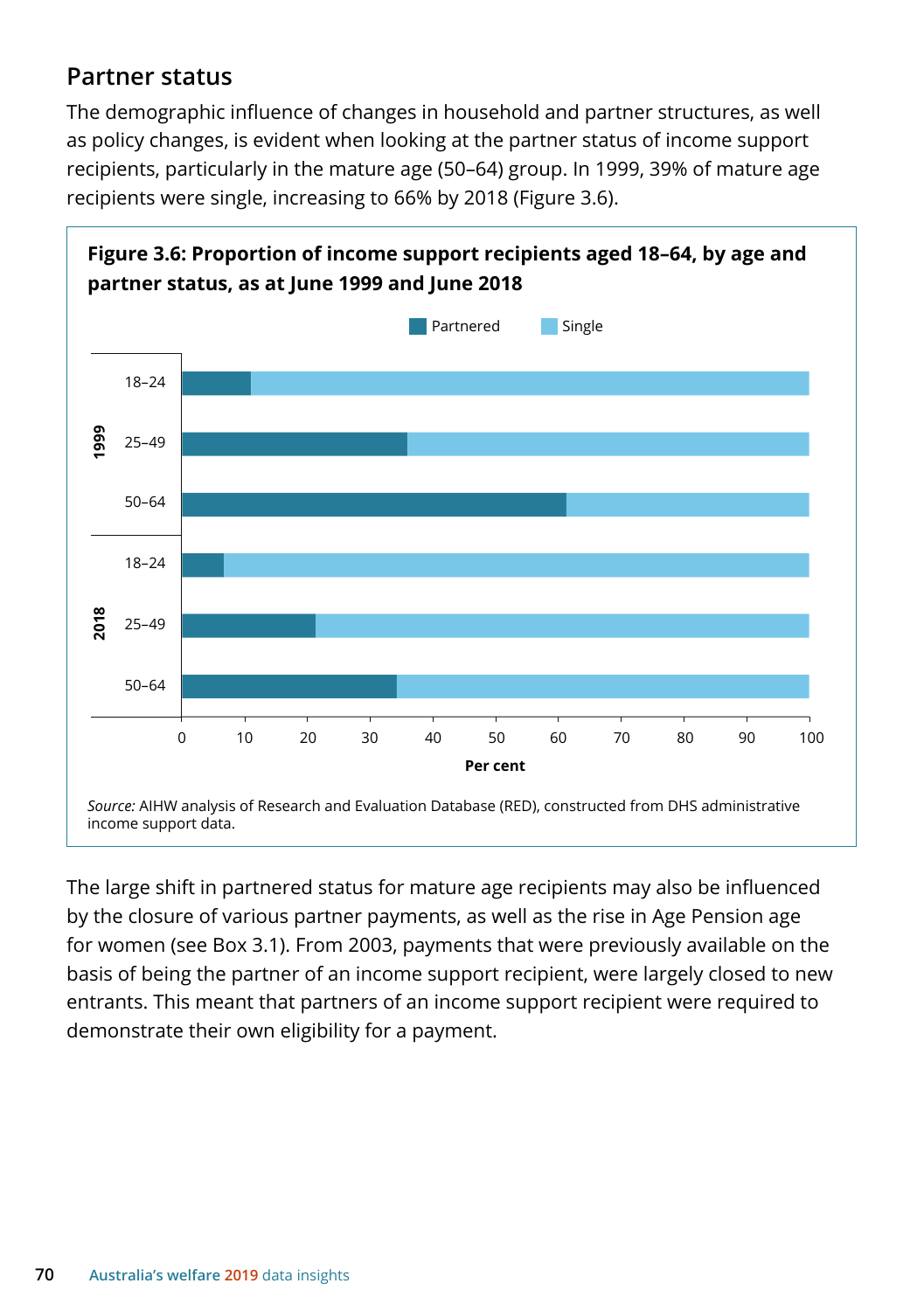## **Duration**

A significant share of people who receive unemployment payments will only receive them for relatively short periods. One way to measure this is to follow individuals after they start receiving payments to observe how quickly they exit. While such analysis is possible using income support data, it has not been done in this article due to time and data constraints. Instead, the analysis focuses on the length of time that income support recipients have been in receipt of payments at a point in time. While this approach is common in this type of cross-sectional data, it may be biased upward as people who stay on payments for longer periods are more likely to be in receipt of payments on a given date than those who stay on payments for short periods (meaning that long spells are over-represented). On the other hand, the data are also biased downward, because duration is calculated only part way through a benefit spell (Wilson 1999).

In 2018, almost 3 in 4 (72%) income support recipients aged 18–64 years had been on a payment for 2 or more years, a further 11% for between 1 and less than 2 years and 17% for less than 1 year. Individuals receiving DSP, Carer Payment or parenting payments tend to be long-term income support recipients—95% of DSP recipients, 85% of Carer Payment recipients and 75% of parenting payment recipients had been on income support for 2 or more years. This compares with around 59% of recipients on unemployment payments. In particular, those on unemployment payments tend to stay on the payment for relatively short periods and were far more likely to remain on the payment for less than 1 year than recipients receiving other payments (26% compared with 13% for parenting payments, 7.6% for Carer Payment and 2.1% for DSP in 2018).

The proportion of recipients on income support for 2 or more years increased over the 20 years to 2018, from 61% to 72%. An increase was observed across all the main income support payments discussed in this article.

The increase in duration for unemployment payment recipients (from 40% to 59% on income support for 2 or more years between 1999 and 2018) may be influenced by changes to DSP policies, mentioned earlier. Previously, recipients who are now eligible for Newstart Partial Capacity to Work may have been eligible for DSP (Handel et al. 2013). This change may then have flow-on effects for duration, as only 13% of Newstart Partial Capacity to Work recipients on income support in 2017 exited during the following 12 months compared with around 32% of Newstart recipients who have full-time capacity to work.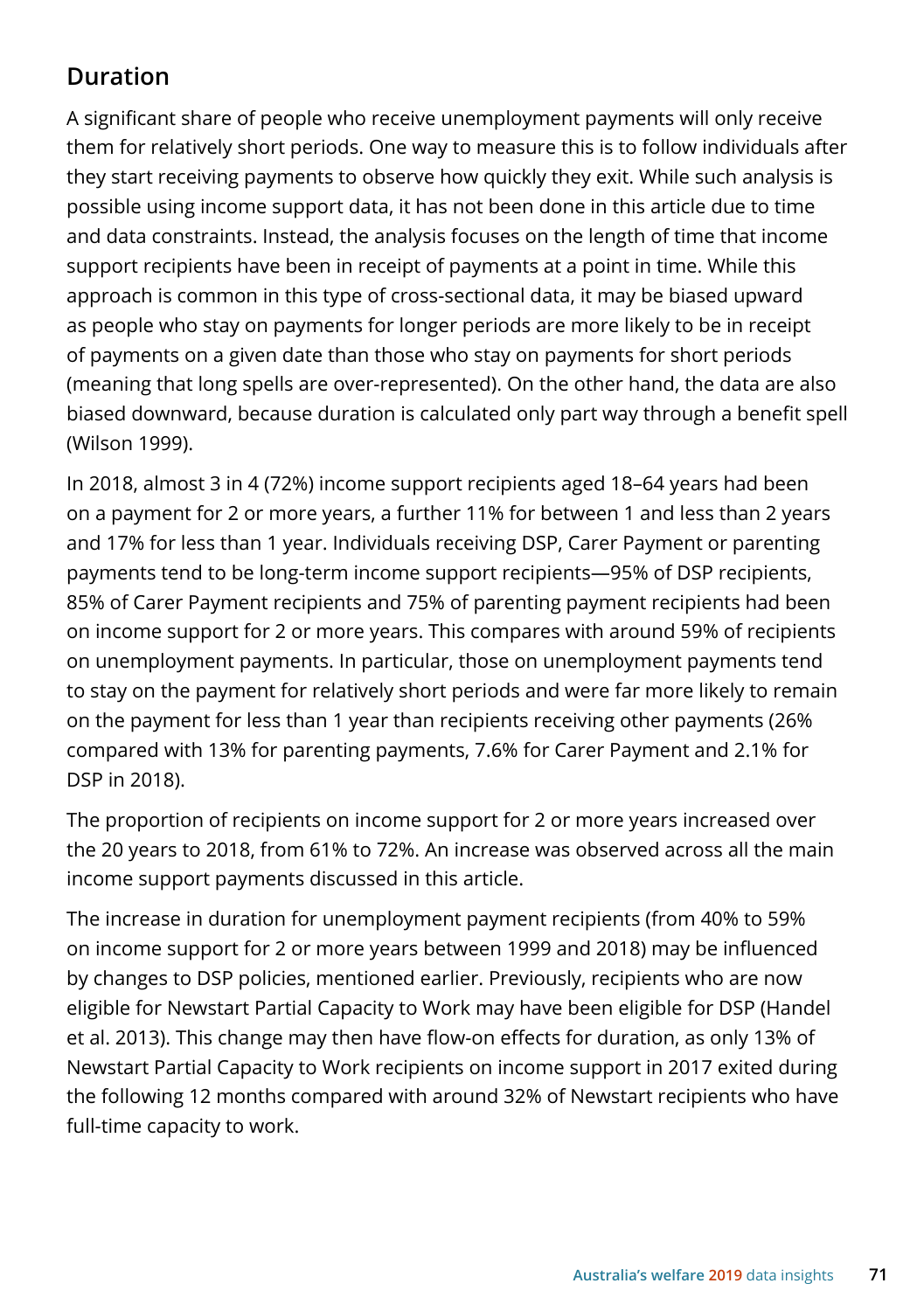# **What are the pathways through the income support system?**

Understanding the movement of income support recipients between different payment categories and on and off income support provides insights into the income support pathways of Australians aged 18–64 through the system. The RED, constructed from DHS administrative income support data, is ideally suited for pathways analysis.

To investigate these transitions, individuals aged 25–49 who received income support payments as at June 2009 were tracked through the data to investigate what income support payment (if any) they were receiving 9 years prior (2000) or 9 years after (2018). Note this analysis does not capture all the changes over this period, but rather it only captures the payment an individual was on at the 3 measurement points. The analysis has been restricted to those aged 25–49 years in 2009, given that nearly all recipients (99.6%) aged 18–24 in 2009 were not on income support in 2000 as they were too young to be receiving a payment and almost 1 in 2 (48%) aged 50–64 in 2009 were receiving Age Pension in 2018. Figure 3.7 shows the most common pathways for the 2009 cohort aged 25–49.

Of the 1.1 million income support-recipients aged 25–49 in 2009, the vast majority (90%) of the cohort were receiving 1 of 3 income support payment categories in 2009—unemployment payments (30%), parenting payments (34%) and DSP (26%). Most of the cohort were receiving an income support payment 9 years earlier in 2000 (56%) and 9 years later in 2018 (64%). A further 3.9% had died before 2018.

Around 1 in 3 recipients (34%) in 2009 were receiving an income support payment of the same category 9 years earlier in 2000. DSP recipients were more likely than other recipients to be receiving the same income support payment 9 years earlier in 2000—45% of recipients received DSP in 2000 and 2009. This compares with 37% of parenting payment recipients and 28% of unemployment payment recipients receiving the same payment category in 2000 and 2009.

Looking ahead 9 years from 2009 to 2018, a slightly larger proportion of recipients aged 25–49 (37%) were receiving an income support payment of the same category in both 2009 and 2018, compared with 2000 and 2009 (34%). DSP recipients were most likely to be receiving the same payment, with around 8 in 10 (84%) recipients in 2009 receiving DSP again in 2018. Just over half of Carer Payment recipients in 2009 (52%) were receiving Carer Payment 9 years later, and 29% of unemployment payment recipients in 2009 were also receiving unemployment payments in 2018. As noted above, this reflects that DSP and Carer Payment recipients tend to be long-term income support recipients, while those on unemployment payments tend to be on the payment for shorter periods of time.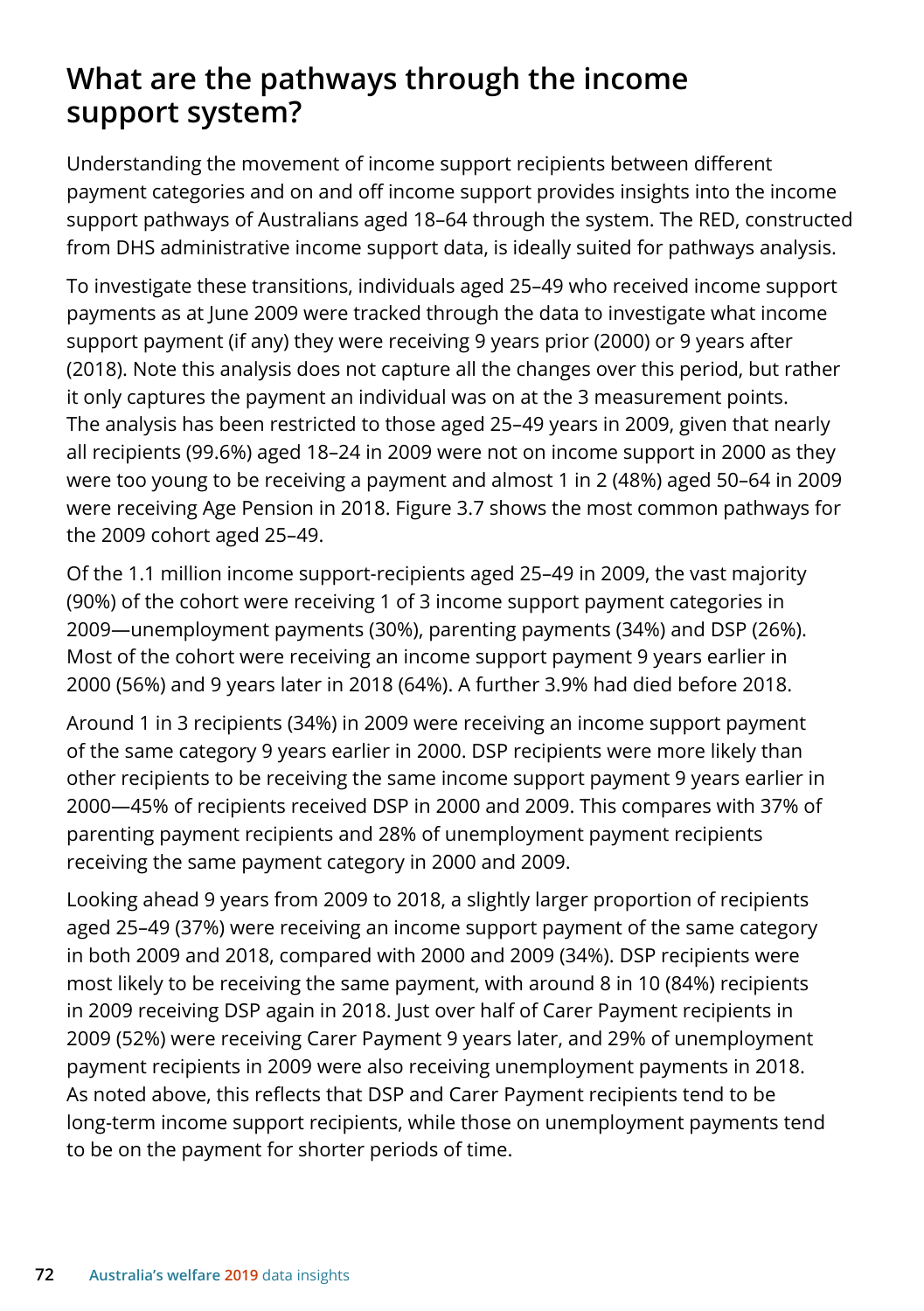Recipients sometimes transition to different income support payments. Of the 2009 cohort aged 25–49, almost 1 in 4 were receiving a different income support payment 9 years earlier in 2000 (23%) and 9 years later in 2018 (23%).

- Just over 1 in 2 (52%) Carer Payment recipients in 2009 were receiving an income support payment of a different category in 2000—32% were receiving a parenting payment and 16% were receiving unemployment payments in 2000.
- Parenting payment recipients in 2009 had the largest proportion of recipients (40%) receiving a different income support payment in 2018, with almost 1 in 4 (24%) receiving unemployment payments in 2018.

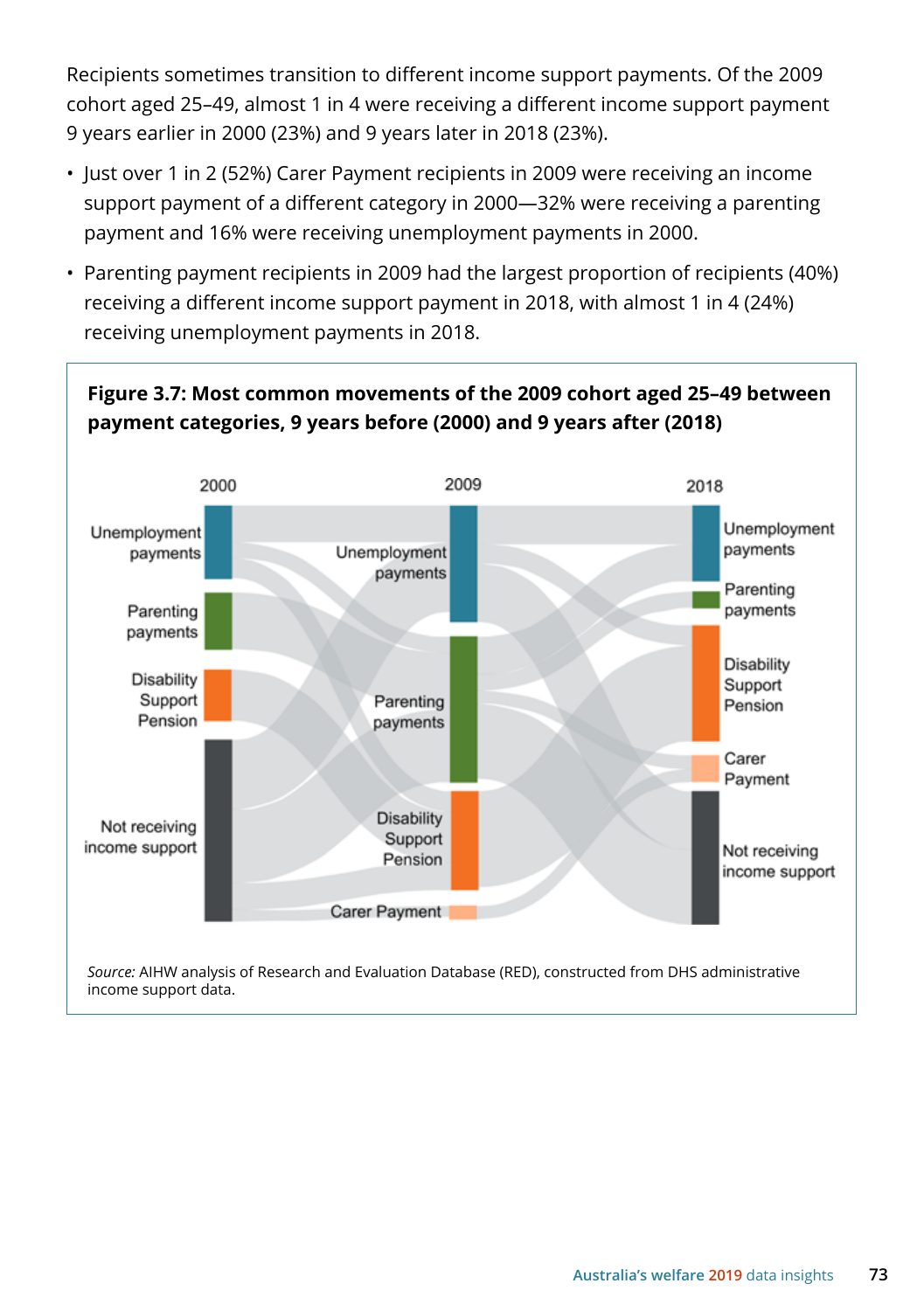# **Next steps**

Income support data are considered the most comprehensive source of welfare data in Australia. This article demonstrates its value by describing key changes and shifts in the receipt of income support payments over the past 2 decades. It also places these trends in context with changes in demographic structure, economic conditions and social security policies. The AIHW is enhancing and expanding its use of income support data to fill information gaps and provide a deeper understanding of how certain cohorts—in particular disadvantaged and vulnerable populations—interact with the income support system. See Box 1.1 in 'Chapter 1 An overview of Australia's welfare' for examples of linkage projects involving income support data. The AIHW will continue to work with the DSS and other partners to enhance the use of income support data in achieving a better understanding of health and welfare experiences and outcomes for Australians.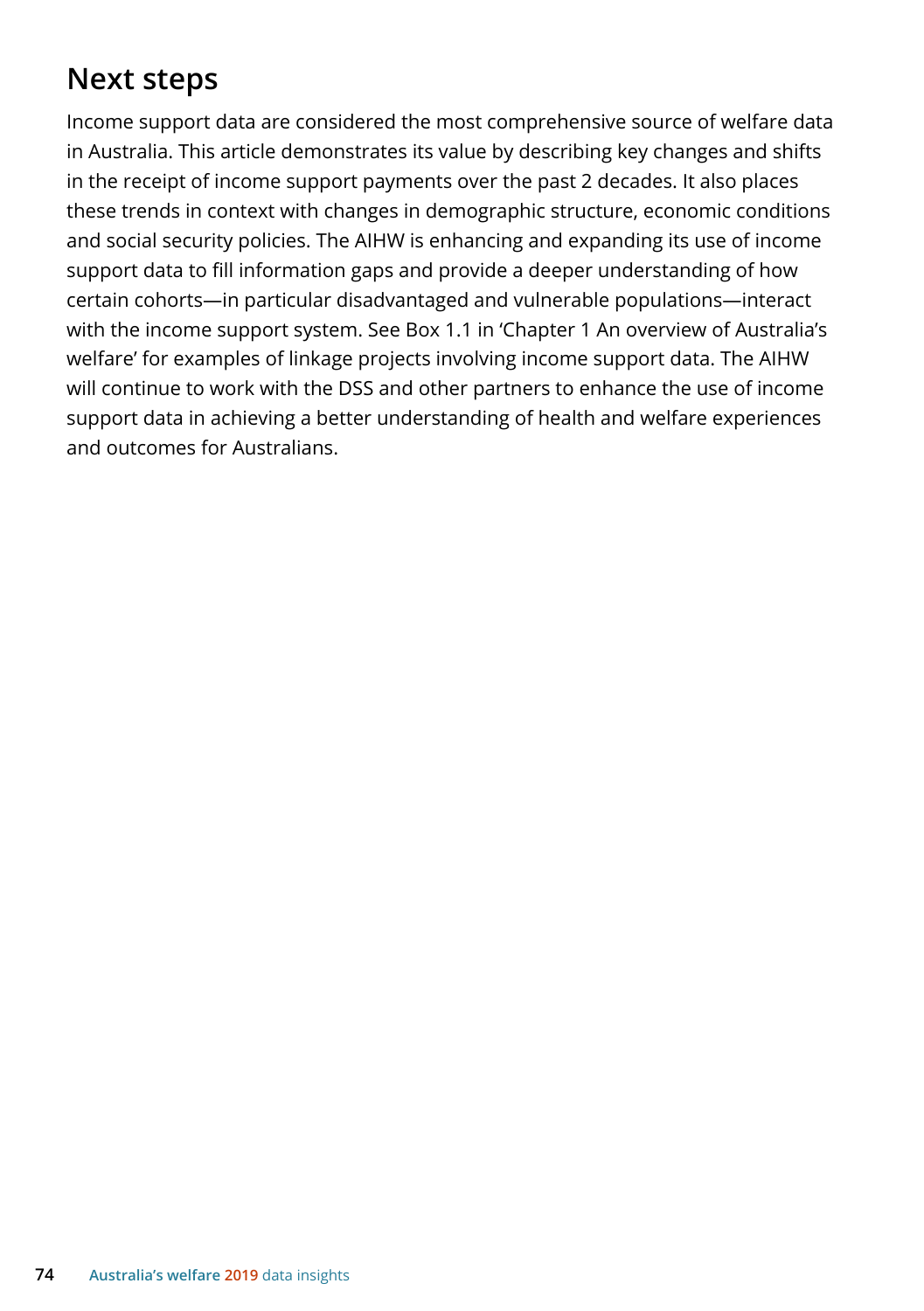# **References**

ABS (Australian Bureau of Statistics) 1998. Census of population and housing: selected family and labour force characteristics, Australia, 1996. ABS cat. no. 2017.0. Canberra: ABS.

ABS 2000. Population projections, Australia, 1999 to 2101. ABS cat. no. 3222.0. ABS 2018c. Labour force, Australia, detailed, December 2016. ABS cat. no. 6291.0.55.001.0. Canberra: ABS.

AIHW (Australian Institute of Health and Welfare) 2018. Australia's health 2018. Australia's health series no. 16. Cat. no. AUS 221. Canberra: AIHW.

Australian Government 2001. Australians working together—helping people move forward. The Commonwealth Budget 2001–2002. Canberra: Commonwealth of Australia.

Australian Government 2019. Guides to social policy law: social security guide. Version 1.254. Released 6 May 2019. Canberra: Commonwealth of Australia.

Cassidy N & Parsons S 2017. The rising share of part-time employment. Reserve Bank of Australia Bulletin September Quarter:19–26.

Cobb-Clark DA, Dahmann SC, Salamance N & Zhu A 2017. Intergenerational disadvantage: learning about equal opportunity from social assistance receipt. IZA (Institute of Labor Economics) discussion paper no. 11070. Bonn: IZA. Viewed 30 May 2019, <https://www.iza.org/publications/dp/11070>.

DSS (Department of Social Security) 2018. Australia's priority investment approach to welfare: review of Australia's welfare system. Canberra: DSS.

Handel B, McVicar D & Zakirova R 2013. Income support recipients with disability on DSP and NSA: their characteristics, income support duration and employment participation. Melbourne: Melbourne Institute of Applied Economic and Social Research.

Klapdor M 2013a. Adequacy of income support payments. Parliamentary Library briefing book, 44th Parliament. Canberra: Department of Parliamentary Services.

Klapdor M 2013b. Social Security and Other Legislation Amendment (Income Support Bonus) Bill 2012, Bills digest, 58, 2012–13. Canberra: Department of Parliamentary Services.

OECD (Organisation for Economic Co-operation and Development) 2018a. Ageing and employment policies—statistics on average effective age of retirement. Paris: OECD.

OECD 2018b. Social expenditure: aggregated data. Paris: OECD. Viewed 8 May 2019, <http://stats.oecd.org/Index.aspx?DataSetCode=SOCX\_AGG>.

Reference Group on Welfare Reform 2015. A new system for better employment and social outcomes: final report of the Reference Group on Welfare Reform to the Minister for Social Services. Canberra: Commonwealth of Australia.

Taylor Fry 2018. Forecasting Future Outcomes: Stronger Communities Investment Unit – 2018 Insights Report. Sydney: New South Wales Government. Viewed 9 July 2019, <https://www.theirfuturesmatter.nsw.gov.au/\_\_data/assets/pdf\_file/0012/668649/Forcecasting-Future-Outcomes-Stronger-Communities-Investment-Unit-2018-Insights-Report.pdf>.

The Treasury 2010. Australia's future tax system: final report. Canberra: Commonwealth of Australia.